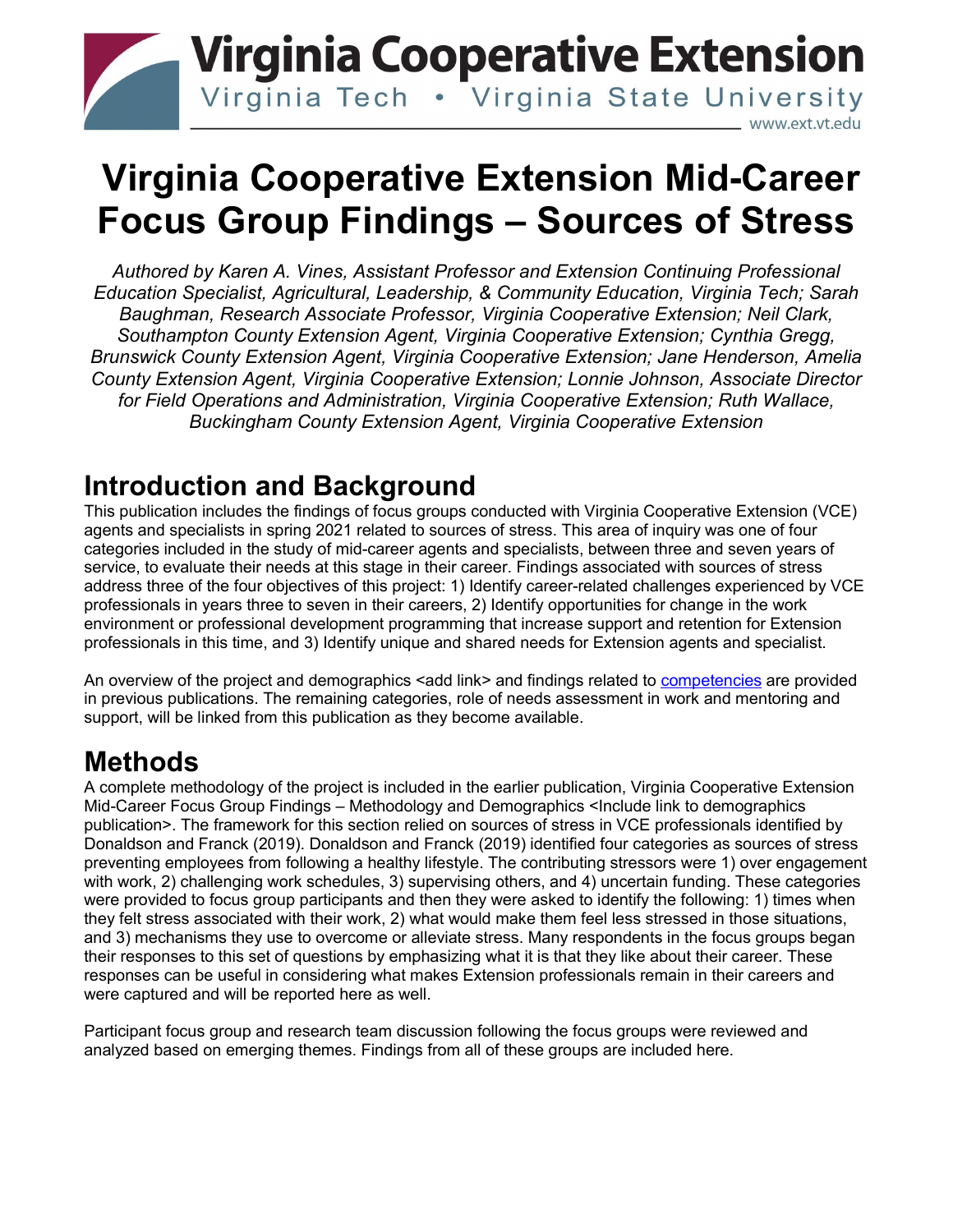# **Findings Overview**

In general, participants in the focus groups indicated that they really liked their jobs. One agent shared the following, "I'm gonna be honest with y'all. Coming out of the public-school system and coming from an assistant principal and principal position, I love my job. Y'all I love my job. I feel so much less stress in this job. I'm working a lot more and I'm working a lot more hours, but I'm loving every minute of it because I love what I do. And I don't feel like it's stress. I have an amazing office that I work with. Everybody within our office from staff to faculty, it doesn't matter. We all just really get along. I'm going to be the oddball and say that I'm a lot less stressed and I don't feel stressed and I'm very thankful for that."

Other agents talked about the variety of programming they are able to provide from financial management to sewing and how that keeps the work from getting stale.

One specialist spoke of how he values the autonomy he has in his work. He said, "I feel like on a day to day basis, I have very little stress. I feel like the amount of autonomy I have in my job is amazing and that makes my life great. I guess I don't know if a lot of other substitutes, substitute jobs or alternative jobs I could be doing where I have this much autonomy. I guess, besides going into business for myself, which would bring out a whole nother level of stress, I suppose."

Other professionals found their jobs much more stressful. Both agents and specialists spoke of feeling stressed and anxious at work every day and all the time. One said "I think stress is constant and yearround." One specialist referred to stress as a lifestyle. He said, "I do agree with the sentiment that you know it's almost like a lifestyle. You're sort of just stressed with the obligations that you have. And maybe that's also a reflection of sort of the mid-career status. Right?" Another specialist suggested that there were times when they went from normal stress to "more stressed." An agent attributed much of her stress to COVID impacts on her home life. She said, "I'm walking around the office, talking with coworkers. COVID has compounded everything stress wise so it's - I know everybody's home dynamic is different and mine is different and it's stress added on the stress."

### **Sources of Stress**

An agent shared that 4-H Camp and the county fair were her greatest sources of stress. She said, "The most stressful situations to me are 4-H camp or county fairs when you have a lot of things going on, and you don't have enough hands, are not enough volunteers and everybody's coming to you. Long hours. It's a very stressful situation."

Extension professionals identified additional sources of stress beyond over engagement, challenging work schedules, supervising others, and uncertain funding. Categories for these include work expectations, absence of acknowledgement, organizational systems, change, work-personal life balance, a sense of isolation, office environment, and collaboration. Findings associated with these categories are provided here.

### **Over engagement**

Donaldson and Franck (2019) defined stress from over engagement as the sense that their work was never done and employees were constantly behind. The repeated theme leading to over engagement in this study was not having enough personnel, whether this referred to volunteers at 4-H camp or the county fair or to Extension employees. One agent shared that 4-H Camp and the county fair were her greatest sources of stress. She said, "The most stressful situations to me are 4-H camp or county fairs when you have a lot of things going on, and you don't have enough hands, are not enough volunteers and everybody's coming to you. Long hours - it's a very stressful situation."

Another time when agents experience over engagement due to a lack of personnel is when they try to cover for a vacancy in an office in order to keep programs running. An agent spoke about a very stressful time for her associated with vacant office positions. She said,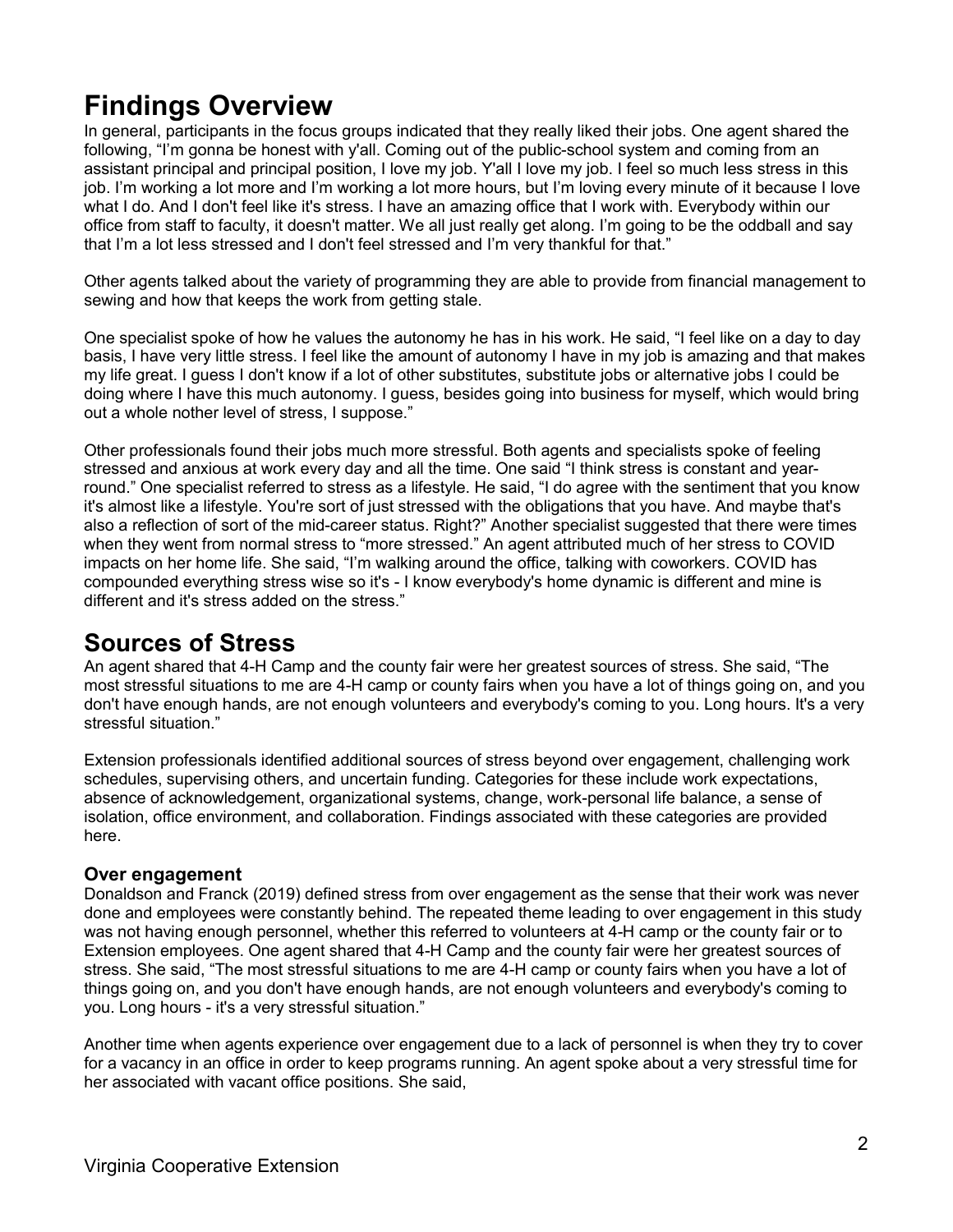It was about 2017. I'd been here about three or four years and was getting halfway comfortable with what I was doing. I finally figured out evaluation, and I had just finished my masters, which you have to get if you don't have it when you get here. Two kids in the process as well. So, for background, in 2017 my agent was able to take the buyout and retire. So, I knew that was coming and they were the unit coordinator (UC) in both offices. Since both of our offices are small, we share a UC for both. So, I said okay. So that's coming - it's going to be dropped in my lap because I'm the other agent in the office because our FCS folks and our specialists are housed elsewhere. So it's just a 4-H agent, an agent to serve two units, so we share. So, I knew - 2017 - early that year that was coming. So that happened in the fall of that year. I lost my 17-year program assistant. So, in a year I lost my UC, my Ag agent, and my program assistant. So here, I was in the office learning to be UC, learning to make sure everything was flowing, answering questions from producers who didn't have an ag agent they could call at home or at the office anymore - running consistent annual programming that we couldn't let drop. I was also finding funding, also trying to find emergency hires to fill gaps, because the second person left right after the fair - thank goodness. But we had a lot of issues. So, in the next 12 months after that we were rehiring at least the program person. We were put on a freeze for the ag agent for a while and just luckily here in the last year that was replaced. So, since 2017 there's been those hurdles.

An agent serving as a county UC said, "And I felt probably self-inflicted pressure. Because no one ever told me that I had to do this. But I had a generalized concern that if we did not keep 4-H programming going in our school system, that they would write it out of the school system. So, we all have all of that programming going during that time, in addition to the regular programming. And I was still pretty new so I still kind of felt pretty inadequate in a lot of areas as far as being able to handle all that at this point. Now we are without an Ag agent. We hired 4-H."

Another agent spoke about how stress levels associated with vacancies differed depending on the type of vacant position. She said,

Now we are without an agent. We hired 4-H, but now we don't have Ag. And I will echo that my FCS job and the ag job combined don't create as much stress as what 4-H agents deal with. I do think that our office is better handling having that position open. The 4-H agent, and I have kind of taken some of the ag programs that are most important and we're trying to make sure that those happen so that the county doesn't lapse in services. And of course, we're able to potentially have an emergency hire, which we may be able to do.

This seasonal aspect of stress associated with over engagement affects professionals in agriculture during winter programming. An agent said,

The times, I feel most stressed with work - it's almost seasonal versus a specific instance. So for example, most of my programming - a huge chunk of my program, I'll say, is in the winter months because that's when all of my classes are, my seminars, my workshops. Most of those are when the growers can attend and when they have time to attend is when they're not in the field. So I feel like a big portion of what I do in the year is crammed into like a three month period. And so, during the first part of the year, right on top of the forest, and right on top of all of the other reporting things that we have to be doing. I'm trying to cram as much programming in as I can to get it out of the way before planting starts. Because I know that they will come. So it's mainly scheduling. I don't know a good way to get around that necessarily. Because I know that stress is also present in our specialists who often turn to you to do these programs because that's when most of the grower conferences are happening. A lot of things are going on during that time of the year so just scheduling and figuring out how to still have life for those three months is a little hard.

Another agent specified that seasonal programming for her was October through March. She said, "... that's when I have to get all of my programming in. So, not only am I trying to do pesticides and trying to do all my educational programs, I'm trying to do yearly reporting. I'm trying to do everything in that six five to six-month period. And so, by the time February, March comes around I am super stressed because I've just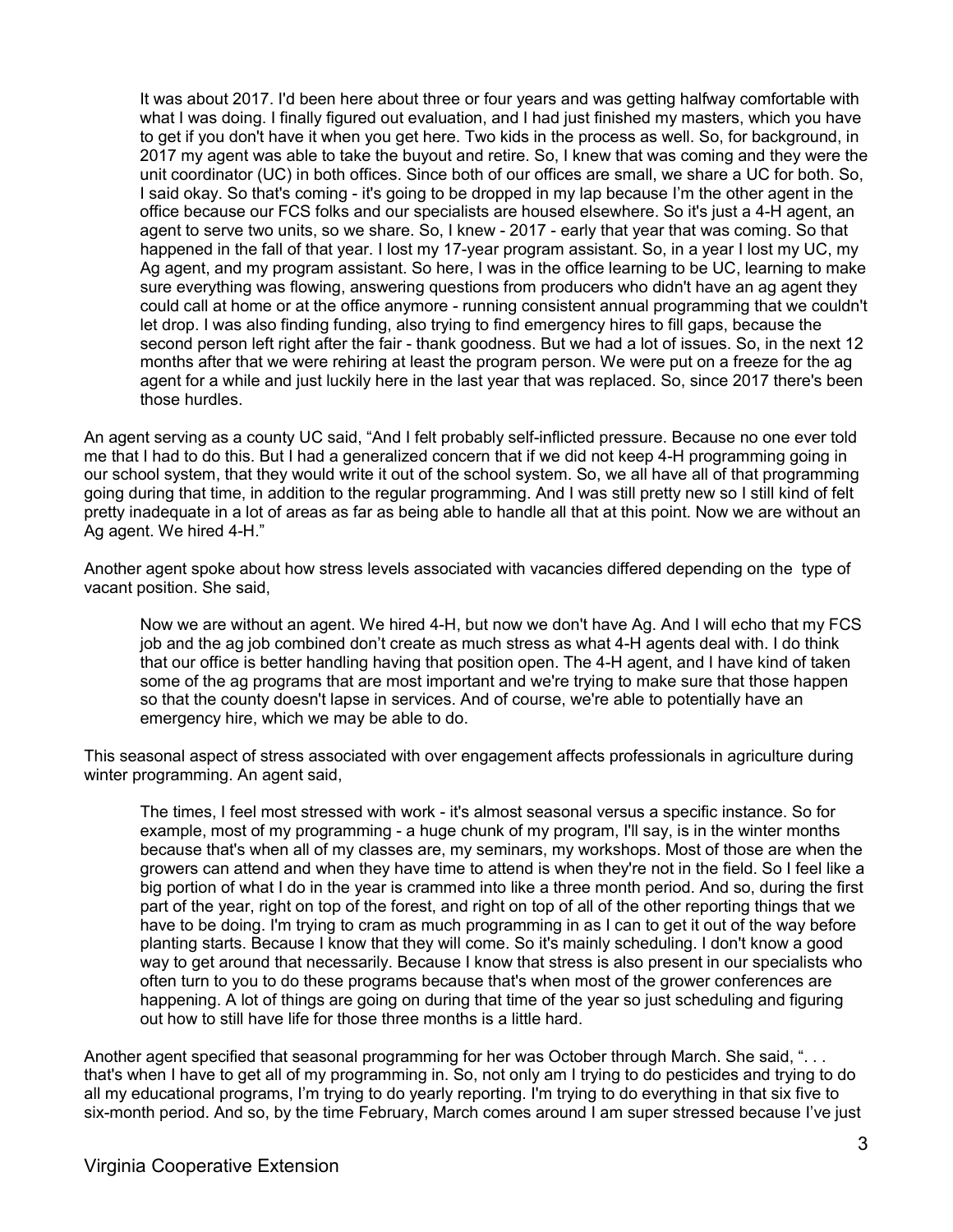- more than once I've had two or three programs in a week. And then I'm like - what am I doing to myself?" A specialist indicated that her over engagement with work occurs primarily during the reporting period.

### **Challenging work schedules**

Long hours and work in the evenings and over weekends was a repeated source of stress for agents and specialists, consistent with the definition of Donaldson and Franck (2019). Professionals attribute this in part as the result of cell phones increasing constant access. A 4-H agent spoke to the challenge of people expecting an immediate response at all hours of the day and night. She said, "A lot of my teens and parents think that you need to respond immediately, even if it's at 12 o'clock at night, they expect an immediate response, and that's just not possible. So, getting away from it. Going outside. Cutting off technology, for sure, is a way to alleviate that stress." A specialist shared how this impacts her time with her family. She said, "These cell phones make it where you can be found at all hours of the day, and when they have a problem they're going to call you – it doesn't matter if it's 11 o'clock at night or if it's on a weekend and your kids soccer game. So, I'm trying to set those healthy boundaries."

A SNAP-Ed agent spoke about challenges related to travel. She said, "So, for me, I'd say probably one of the most stressful things is the large coverage area that I have. Pre-COVID, I'd say at least 60% of my time was spent traveling. We do a lot of train-the-trainers and so to be traveling hours and hours for, say, a 30 to 45-minute presentation – it's just really stressful. And then, also, not having a position for coverage and to be able to lean on them for support as well. So, I'd say that would be the biggest thing."

Agents and specialists also talked about over commitment. One agent suggested that the expectation is a 40-hour week, but that she ends up working 60 hours. A 4-H agent shared how easy it is to over commit. She said, "And if you're meeting the goals of everything that we need to be doing, you're not going to have a life - a personal life. Every single weekend can be taken. Every single evening will be taken and it's hard. It's really hard to do all that. I feel like we're not getting paid to do all that kind of stuff either. Our pay is okay, but it's definitely not that great that I'm going to spend my whole free time every evening, every weekend, every single day of my life doing work. So that is very stressful- being over engaged with my work and very challenging work schedules." A specialist emphasized the impact that COVID played on her work schedule, although she classified it as over engagement. She said, "I want to say definitely over engagement with work. And that I think it's self-inflicted. Right? The thing is that there's so much happening. And particularly in the past year [2020]. I don't know if you all are experiencing this, but when you're now at home on Zoom it's like you never leave the office right? And then also over just overcoming. Because there are so many opportunities for doing things as well, so it requires self-discipline to know when to say 'no'." One member of the research team observed, "It's hard for people to turn it off. At the end of the day, when you're in the office- Okay, it's time to go home. But if you're already at home and you lose track of that consistency, you're working halfway through the night."

Another concern expressed was the pace of the work coupled with meeting expectations in terms of number of programs and number of clienteles reached. A 4-H agent said, "There's a push to do more and more and more and more and more and it's more focused on quantity versus quality. And so, I feel like the more numbers that I serve, the more kids that I can reach." Some of the pressure can also come from the agent trying to demonstrate their value and meet expanding expectations of the community. One ag agent spoke about his realization that he had to identify priorities and set boundaries in his work. He said,

As we have shared, traditional ag programs through the spring - I didn't back away from those at all. And then I had to do this fundraiser - which was pretty much. To really do it very well, it should have been the only thing I was focusing on. And it really got me so stressed, because I probably was doing too many programs, to where I could not adequately promote, advertise, put them together, evaluate them. And I couldn't get enough people at each one – right? And I had to handle this fundraiser. And it wore me down so much. And then I met this other big producer who wanted me to take on this other fundraiser. And it was a terribly stressful lesson to me, where if you try to prove a point by showing out how hard you want to work. Well - you will be worked even harder by the community. At least that's where I felt I was at that time.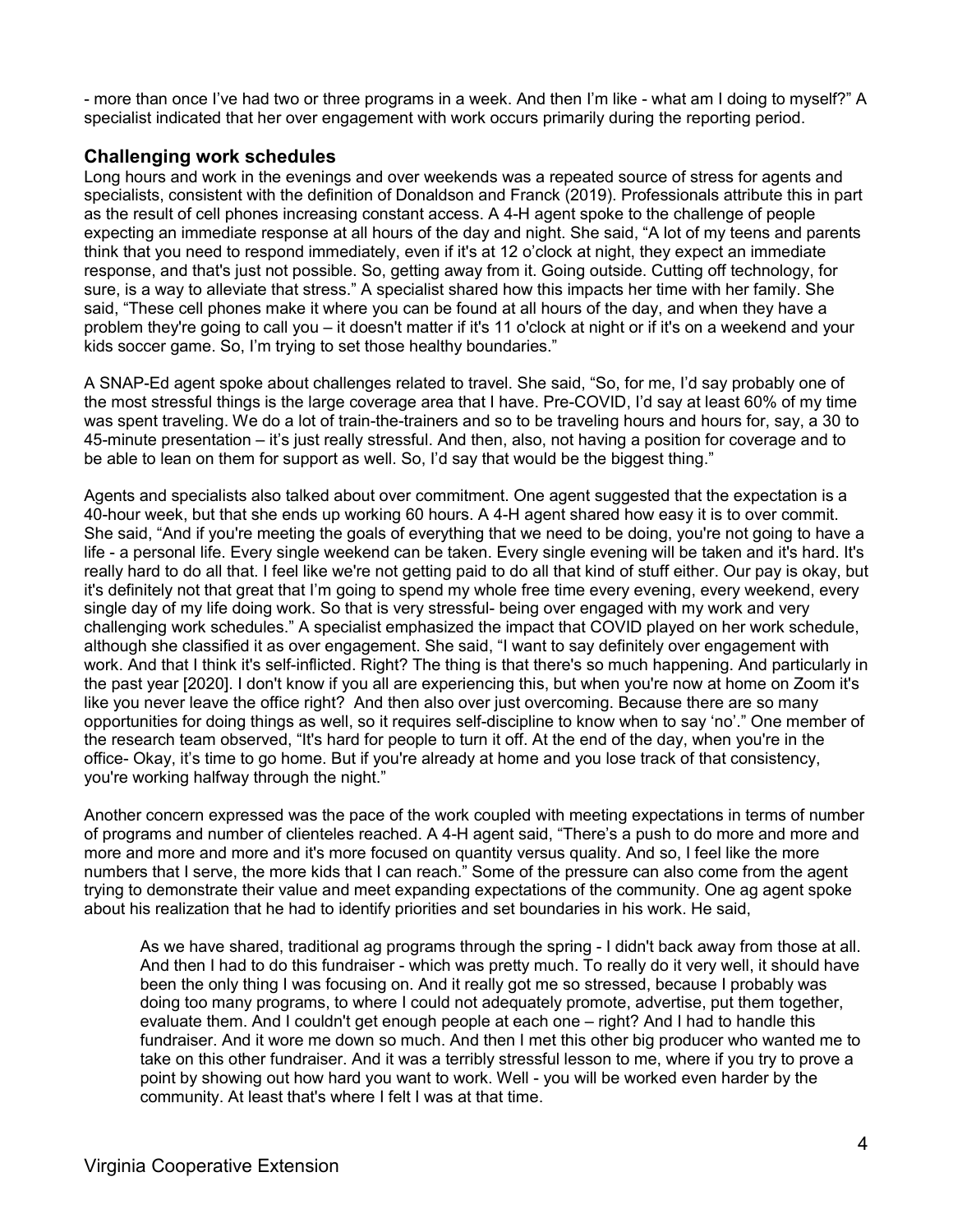A little bit earlier in my career, I had less ability than I do, maybe now to say 'no' to things. And I don't know if anyone else had that experience. But you know if someone came in and said, you need to do a program on this and I felt either I couldn't do it or I didn't feel it was important enough, I think I could say that and communicate that and explain why, and be open to the fact that maybe I was wrong and maybe that stakeholder was correct. But I think as one agent who retired had said, 'Well, I was an Extension agent and I discovered the more I did, the more people expected.' And I really found that out, you know in year three, four and five, you finish that master's degree and then you just go on the attack with programming. And then the community gets used to that, and then they continue to want you to do more and more. And that was very stressful.

And I would say just working on how to serve in the community, in figuring out what programs to prioritize - not knowing how to do that is what caused a lot of stress for me. And I used to think, 'All right, I've got all these things I want to do. I want to have this contest. I have this trial going on. And then there's these other samples I want to get. And I need to write all that up. And then you throw a few client calls in there, and then another issue comes up. And at the end of the day, of the whole 'to do list', only half of one thing was done. And I just feel terrible. And then it took me a while to work through that, and I guess, to adapt and work through that stress. I just simply realize why I can't do that, that there's not enough time for me to do that.

Similar to over engagement, there was consensus among the focus groups participants that while all program areas often experienced challenging work schedules, this was a greater stressor for 4-H agents and for FNP agents. Agriculture and FCS agents spoke of moving to their current positions to alleviate the stress of being 4-H agents. An ag agent said, "I did four years as a 4-H program educator and there's a reason that I switched to an ag agent position. It is because I saw how much stress 4-H agents are under, and most of the year. And so I will say, as an Ag agent, there is a whole lot less stress." Similarly, an FCS agent said, "I was a 4-H agent for 10 years and now I'm an FCS agent, and I will tell you, I have a lot less stress working FCS than I did as a 4-H agent. I think part of that is being older too. And so, you know priorities are a little bit different in that type of thing."

Other challenges identified as creating stress were not having an area of specialty where they could "excel" and deliver quality programing, serving multiple counties, and not having time to focus on creating new, quality programs. An FCS agent said, "I guess when I feel stressed, as you know, being an FCS agent serving several counties - I feel bad saying that because I know the FNP agents have so many more counties - but I don't have any FNP folks in my area. And then I don't have a specific focus like some agents do. So, I feel like I have to do everything for everybody in every county and so that can be stressful at times." A 4-H agent shared, "Especially as 4-H agents, I feel, and this is everyone, and this is all agents, not just 4-H. I feel like we are pulled in so many different directions. We have to do everything and we can't really excel in one thing. And just like you all said, you can't really have a quality program when you're focusing on all these things you have to meet." Another 4-H agent said, "Sometimes I feel like we're just kind of robots just kind of like I'm doing this program and this program and this program and this program. But I just wish that it was more kind of like your effort to try and start programs. Like, for example, schools are really hard to get into right now. And you know I keep getting a 'no, no, no, we're not doing it, we can't do it.' But then we're really expected to go in and do those programs. So just them- our state team- recognizing the effort that we're putting in."

Finally, another 4-H Agent talked about the challenge of not being able to see programs develop and succeed because of a myriad of ever-changing programming expectations from within the organization. The busy-ness that results in this environment prevents her from being able to develop capacity in her local volunteers. She said,

Another thing that stresses me out is being part of the worker bee, you know, and implementing all these things that are coming from the top down. And there's never any time dedicated to developing any one thing. If I could just be left alone to do the one thing and do it well, and get that to a really good place before they tell me to do 15,000 other things, I think that program wise, it would be stronger. And I would have more time to develop a volunteer force that could really do well without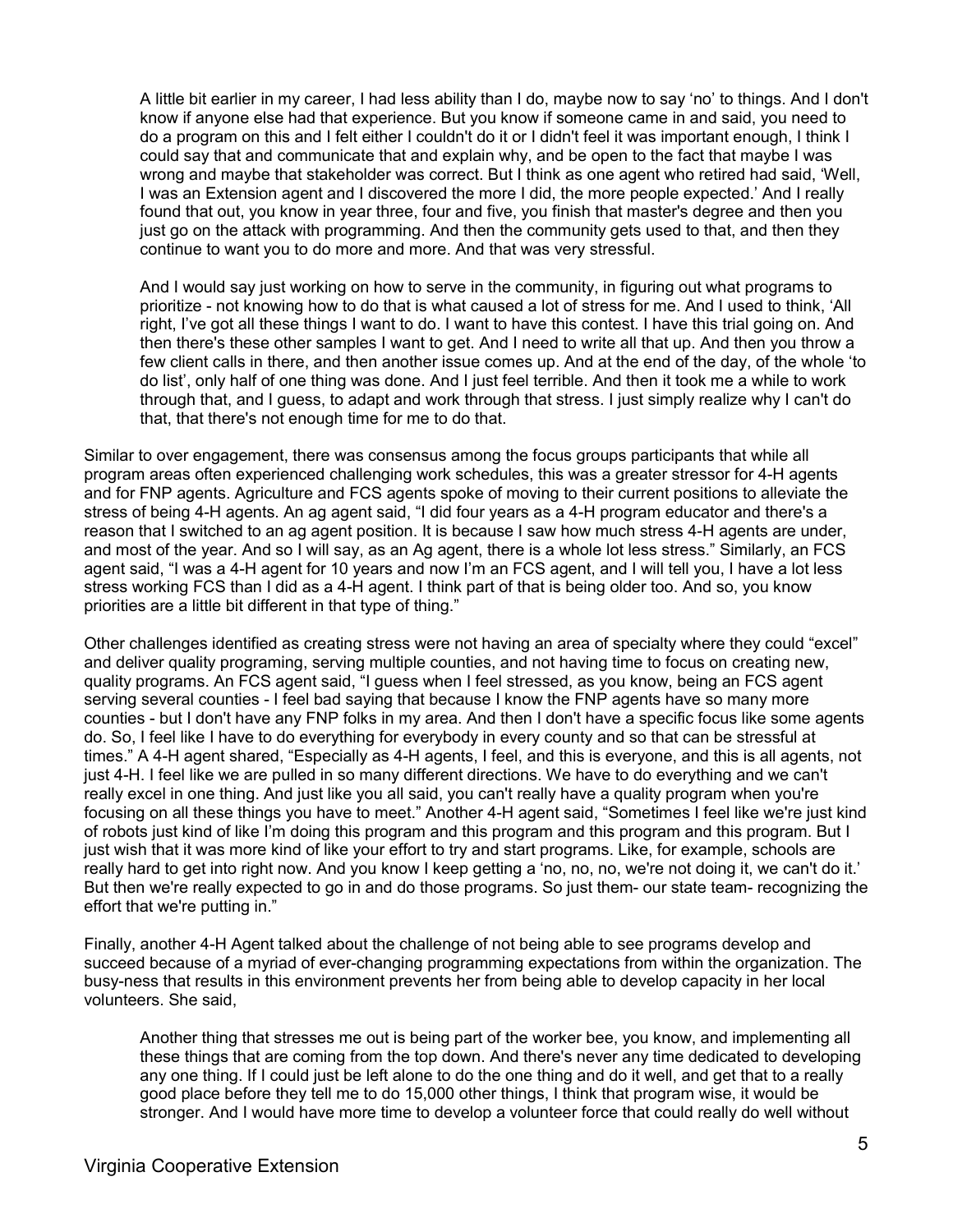me constantly looking over them. But it's like popcorn with the way they pop things off. It's like, "Oh we'll do this. Oh we'll do that. Oh yes, and now you're going to do this. and Oh, we got money for this, so now we need you to do this. Oh, we want you to get trained." And it's like oh my gosh, we keep chasing one thing after another, after another, but never giving time to fully develop the one thing. And that's what really stresses me out. Because I feel like the people who are telling us to do these things, they're so far removed from the field that they've lost touch with implementation and how difficult it is to build a program and to do these things that they keep asking us to do. And so it's just very, very frustrating.

### **Supervising Others**

Stress associated with supervising others was identified only by agents. The primary sources of this stress were associated with the UC role and working with volunteers. One agent indicated that the five hour a week addition to their work load is inadequate for carrying out the expectations of the UC role. She said, "It's much, much more than that." A couple agents spoke about not choosing to take on this role, but having to as a result of retirements and being in offices where they were the only possible candidates because of their professional status. One agent spoke about the additional reporting required in this role and how challenging it was in her first year in that role. She said, "UCs have additional things to put into different systems, but it isn't as overwhelming as it was that first year." Another agent spoke of the stress associated with serving in this role during a time of "crisis" for the local office. She said, "But the UC stuff, especially as of late. We just learned that our unit is facing a devastating budget cut so all of the 4-H stuff that I'm paid to do - I'm not going to be able to do it for the next two months. I'm extremely stressed out. I'm trying to work out and trying to talk to friends and trying not to panic. I think this comes back to what I said about UCs - it's sort of an extra hat you're supposed to wear. But when there's a crisis, you're now expected to be a full-time, experienced, professional crisis navigator, public administrator or like, quite frankly, people will lose their jobs and that's not what I was hired to do. I'm happy to do it, but like, come on."

Stress associated with supervising volunteers was associated with volunteer management and changes in volunteer reporting systems, and volunteers pushing their personal agendas. One agent said, "Volunteer management can be very interesting - very much the dynamics and that. Coming up there's going to be a whole new volunteer management system that we will have to train all our volunteers to use. It's supposed to be a better system, but from what I've seen from the administration side of it, it's very complicated. I think more than what we were using before. So, I think [there will be] a lot of confused volunteers once we switch over. And that's very stressful day to day work."

In reference to volunteers driving the program, an agricultural agent shared the following.

Well, I, I would say, I have felt stressed, where I have maybe planned a lot of programs. put some things out there and I had some things going that I wanted to do. And a very powerful community member wanted me to work on, you know let's say X. And if I didn't do that, it was at least my impression that would not be wise for my career. And it would be communicated to the district director (DD). And I think of those sorts of scenarios. It would come about where I really wanted to do these programs. I thought they were important but it seemed to me that a few other people in the community wanted me to do this one thing. And maybe it was a precedent of maybe previous agents, or something of that nature that I had to take that on."

### **Uncertain Funding**

Both specialists and agents spoke about stress resulting from uncertain funding. One specialist said, "Trying to secure funding, I think. A lot of my Extension program is really funded through my research program or pairing those. And I don't feel like I get a lot of support financially on the Extension side. I don't think there's a lot of equality or equity there. I know some colleagues of mine, who get operating funds and I've never seen that." Another specialist expressed concern about maintaining funding for a graduate assistantship for an existing student during COVID.

An agent spoke about infrequent stress associated with trying to avoid charging for local programming. She said, "There are definitely times where I think that funding does stress me out. If I'm trying to put on a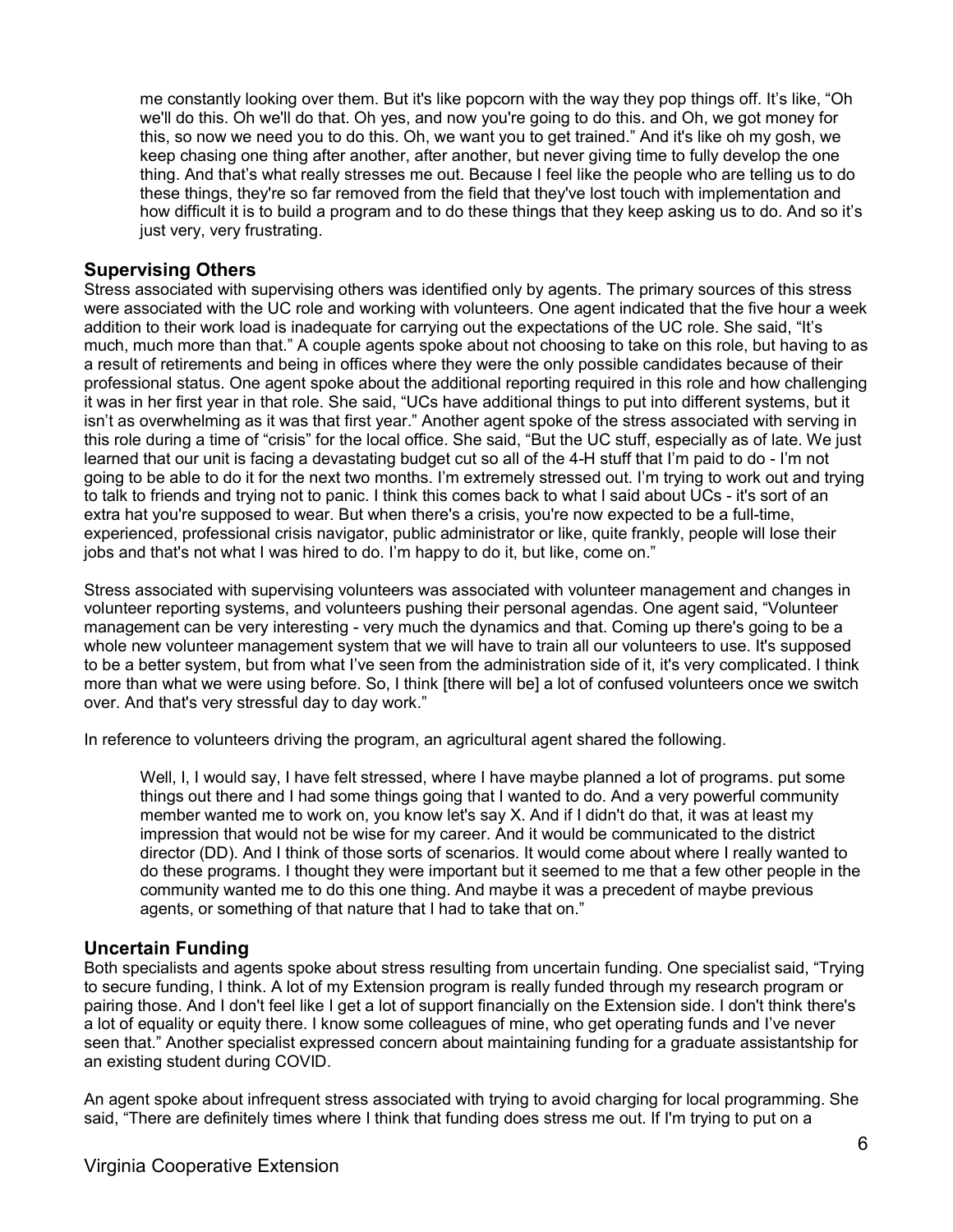program and I really don't want to have to charge money for it - and I'm not sure where that money's going to come from. It might cause me stress, but I don't think that's a constant." Another agent referred to stress in trying to maintain local funding. She said, "But funding is always an issue or concern, at least in my units. My local government sees me, not me but the Extension office, as a valuable resource. And we're actually a good deal. I'm always trying to argue that, in a subliminal way, like you're only paying for a little bit of this 100% service that you have. So that's my little marketing plug for them to keep me in your budget." Another agent spoke about limitations imposed by grant funding as creating stress because they were only able to work with specific audiences.

One specialist suggested that there may be a culture of stress associated with Cooperative Extension related to funding. He said,

It feels like we're going to an organizational culture of brinkmanship. In a sense that when I first got here, we got everything. Also, oh, you know the existential issue. I've been with organizations that have existential issues - like six months of funding left before you're going to have to go out of business. So, when you frame things that way, it creates a heightened sense of stress, and especially for those of us who are in positions that heartbreak that was our tradition - when I was in traditional ag Extension work. . . community engaged research - community engaged work and programming - quite frankly, I don't - other than the funding from USDA - I don't really see a real difference between Extension work, and highly engaged public university engagement work. So, I think part of it is these things that are imposed from like a culture of Extension - that it creates stressors that make you think - "Oh my gosh, you know we're going to run out of money." I'm going to be like "oh, whatever."

### **Other Sources of Stress - Work Expectations**

Several themes emerged related to work expectations. Supervising others as a work expectation was addressed previously. Other areas of work expectations that emerged were deadlines, performance evaluation and promotion, and professional development.

### Deadlines

Annual reporting deadlines were mentioned previously as contributing to seasonal stress. However, for specialists, there is a sense that deadlines are constant. Beyond performance reporting, these also relate to grant proposals and rewards, teaching, and keeping graduate students on track. One specialist said, "We are stressed all the time. We are thinking about work all the time. Even in the many deadlines that we have to meet each week. And before we can think about the next upcoming deadlines to these constant deadlines that show up. So, it's a very stressful job. And I know my postdoc advisor told me it's not a regular eight to five job, so I was warned ahead of time." Another specialist spoke of this as a juggling act. She said, "When there are a lot of deadlines looming, and there are not enough hours in the day. So, I think that's [the greatest source of stress] it. We all juggle a lot of balls at the same time. And trying to keep track of what grants are coming due. And what ones do we need to deal with in our graduate students, Extension, and teaching. And it's just being pulled in a lot of different directions all at once. When there are a lot of deadlines looming, and there are not enough hours in the day. So I think that's what it is. And every once in a while, I drop the ball and feel really awful about it." Another specialist said, "Probably surrounded by multiple deadlines. And then that seems to be compounded when, maybe this is reflection on me, but when grad students don't meet deadlines. You know? And I was going to use that in the report. Now I've got to crank it out. . . . That's probably when I feel the most stress."

#### Performance Evaluation and Promotion

One specialist suggested that maybe the sense of stress from multiple directions was "a reflection of sort on the mid-career status." At this stage in their careers agents and specialists are going through major reviews related to promotion and tenure that can influence their ability to continue in their selected careers. Agents expressed frustration with the agent promotion process and the way it discourages their work ethic. One agent said,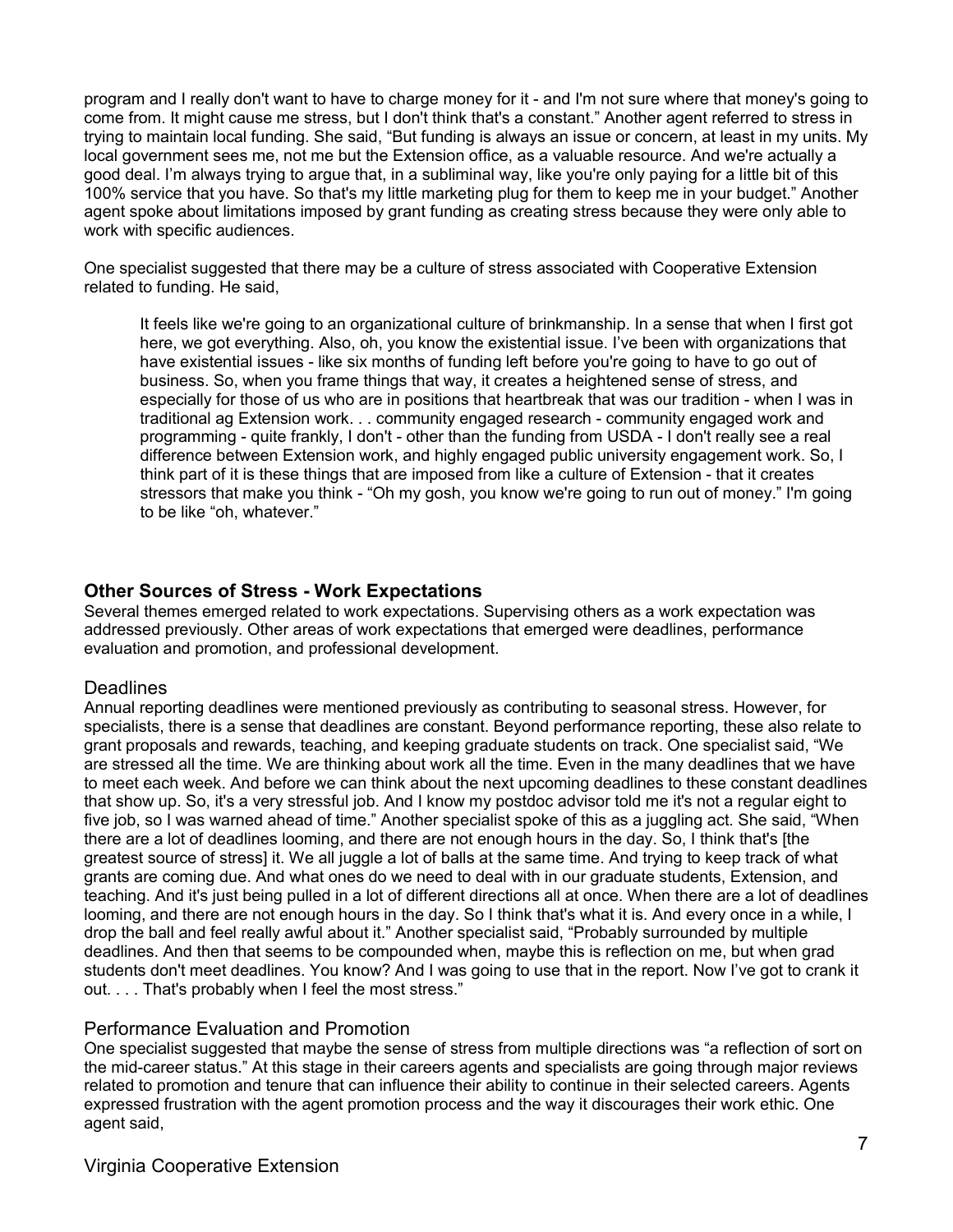I got my master's degree in just over two years. I filled out my promotion packet and was told, 'Oh yeah, well you'll have to wait until 2022 to get promoted." . . . Your promotion packet's right. You are ready to be promoted now, but the system is that you cannot be promoted, because you haven't been here long enough.' And so, I questioned that.

Well, shouldn't it be based on merit and the work that agents are doing? And why did I bother working hard then? I mean, it literally incentivizes agents- they communicate- you should have worked less hard because there's no point. You ran this race faster. You got to the finish line, and you have to wait for the timeline to catch up.

And so, I questioned that all the way up. Someone mentioned it in a meeting and the response came back, 'This is the way we're going to do it. Thanks for your questioning of it.' And so, I think it's things like that, where as an agent, and especially a new agent, there have been multiple examples of things that disincentivize agents to work. And I just kind of go all right, well I'm going to do the bare minimum. Well, I can have the attitude, and I have to fight against it because that's morally what my values are. That's not how I operate. But it is encouraging [an attitude of] why work hard? You're not going to get anything more, right? You might get an excellent or an outstanding on your matrix which means nothing. Okay where's my gold star that I can put on my forehead? It doesn't mean anything.

Another agent said, "I came into this with my masters. And I questioned it [the promotion process] as well and was also told you just gotta wait. I understand there being like a probationary period, that first three years. That's fine. I get that. But don't tell me I gotta get through that three years, and then I've got to go through a practice round, and then I've got to go through this round, and then maybe you'll get it. Yes, that part is frustrating."

Specialists spoke about challenges associated with the promotion and tenure process. A specialist said, "But I do have stress in it and it comes with the promotion and tenure process. And I think that's just kind of something that's over my shoulder. And I think because there's a lot of uncertainty with that, I mean obviously there are some things I can control, but there are some things I can't control." Another specialist said, "The tenure clock wasn't helpful. For this kind of thing you feel like you've got to be like – 'go' because the clock's ticking the background. Yeah you know you're gonna make it or break it. I will say the stop the clock policy which I guess is a COVID thing, a Virginia Tech thing, was kind of nice. Even though I think I was just lucky that I didn't have to use it. But I did put in the paperwork to get it." Yet another specialist suggested achieving tenure did not slow the pace. She said, "I don't think getting tenure helps because I'm still struggling with that and I got tenure and it's busier than ever."

A specialist defined the Extension review part of the promotion and tenure process as being useful but unnecessarily "laborious". She said, "Oh, I guess, I will say that I think that extension review was pretty helpful. I think that was something that - I don't know that the way it was implemented - it was pretty laborious for everybody involved. Like couldn't we - instead of drawing up like a whole dossier and providing and then having to call stakeholders, and all this - like we probably could have just sat down and had a good conversation about it and got the same output. But it was a helpful process. I think there's probably ways to improve upon it, but I got a lot out of that." Non-tenure track specialists expressed frustration in not having a clear direction for career development and promotion. One non-tenure track specialist shared "The concept of specialists having people tell you in evaluation, 'Oh, you're doing excellent work, but we don't know what your position is going to be in our department.' Like that's really stressful and I think that there's almost like a glibness or flippancy sometimes to how people in leadership positions, whether it's leadership, department heads, approach these topics that if I wasn't committed to doing the work I'd be constantly looking for a job.

### Professional Development

Another source of stress identified by one agent was the high number of hours of professional development. The FCS SNAP-Ed agent estimated that in the previous year, she had completed "over 300 hours of professional development on top of regular work." One research team member found this surprising and in contrast to other professionals who indicated that additional professional development in specific areas would help alleviate stress for them.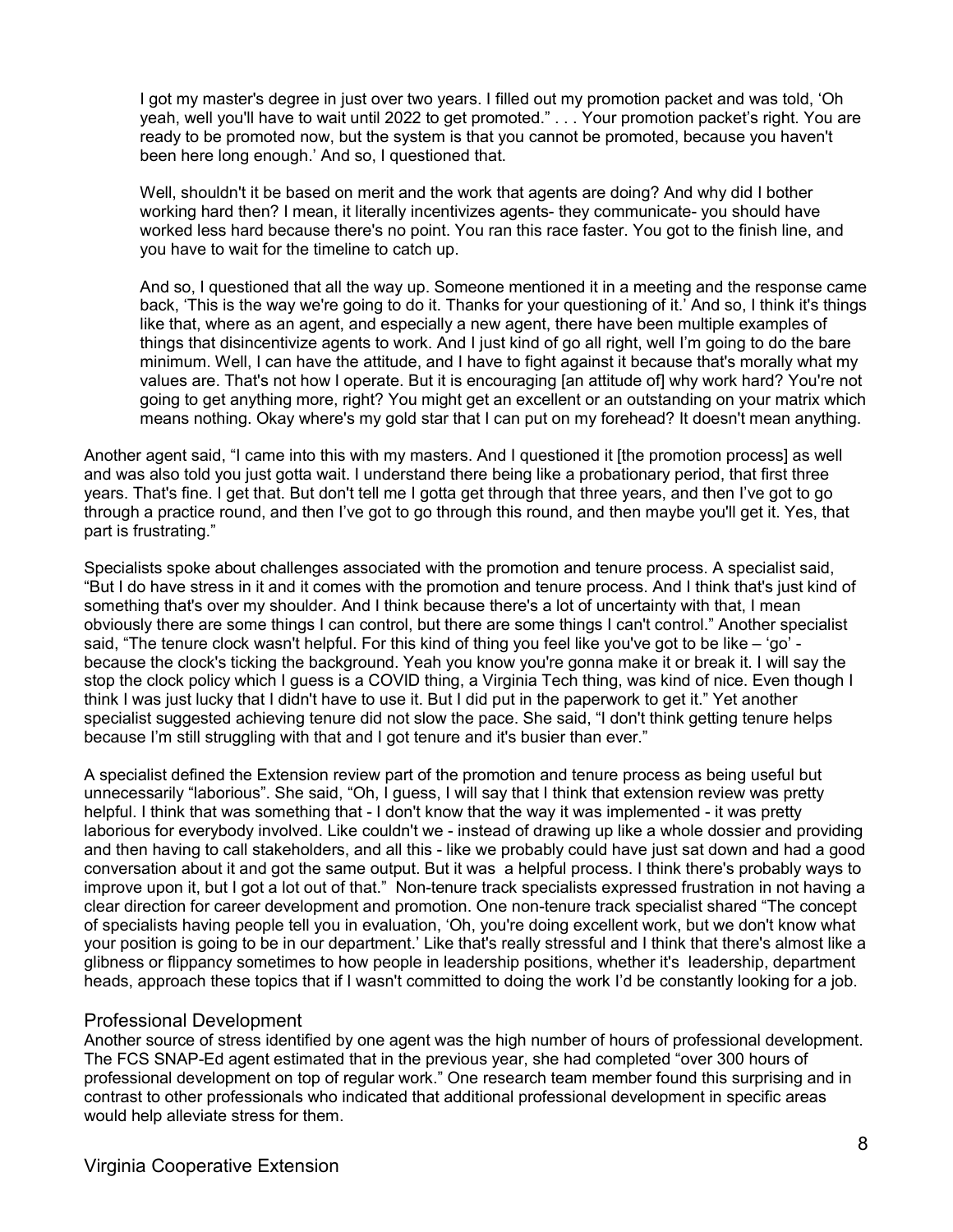### **Other Sources of Stress - Absence of Acknowledgement**

This section included responses that indicated challenges with organizational and role clarity, office environment, interpersonal relationships or an absence of mutual respect that might occur with colleagues, across the region, the VCE organization, and the university.

The research team was struck by comments that indicated challenges with professionals understanding the purpose of Extension and their role in the organization. One specialist alluded to previous references to "the uncertainty and lack of clarity around what an Extension specialist is and does." This also connected with challenges in the agent-specialist relationship. Another specialist expressed a need for clarity to understand how to work with agents. He said, "Everybody has a different take on the whole specialist agent relationship - what you are, what you are not supposed to do. And I don't necessarily find those frameworks useful because, in reality, agents will say 'Oh that's not a specialist job, that's an agent job.' And then turn right around and ask you to help with that thing again. So it's like 'Well if that's an agent job, you do it.' Just not specifically as a job. Why am I doing it? And then again, just the disconnect between VCE and the broader Virginia Tech landscape." Another specialist spoke about getting drawn into work with agents beyond her role. She said, "Working with others, with agents in particular can sometimes add a lot of stress. And so, I feel like sometimes the expectations of what they think my job is versus what my job actually is can be super draining. I am one that really likes to make sure that I'm being productive and I'm getting lots of stuff out there. And that gets really draining when you start to get drawn into things that really aren't what you should have even been working on in the first place, which I think happens a lot with an Extension and a lot with PYD [Positive Youth Development], and so I think that is probably a very big portion of my stress."

One agent spoke of stress related to not having a timely response to provide her clientele because of delayed or non-existing responses from specialists. Her response also emphasizes the value of interaction to create relationships between agents and specialists. She said,

I know some specialists that I can get in contact with easily, and I know they'll get back to me. And I've actually developed a list. I know specialists that will never get back to me. So, I do have a lot of those that I don't even bother to contact them anymore, because I know they won't reach back out. So, I really, it's interesting - you use or depend on a small number, it seems like, of people to get the answers from. And then, if they leave - a lot of the time there's not a specialist that comes in to take their spot. Or there's someone that does come in and you don't have the same working dynamic and that's with Virginia Tech or Virginia State. Both universities, it's very hard to get answers sometimes, or the answers you get about two or three weeks after when you need them. And the way that the growers work and the commercial industry, they want the answer now. It seems like most of the time, even sometimes our plant disease clinic is too slow, for them, in some cases. So, I'm trying to answer things as much as I can onsite.

One agent shared frustration at not being able to help change the organization to make it more welcoming for new agents. He attributes the inability to do this to the organization not taking the time to reflect on what is needed and a sense that recommendations for change coming from the agent level are not acknowledged. He said,

I do care about VCE and I would like to be here for a period of time. But I think a lot of people leave VCE because there is no opportunity to communicate these sorts of things. And if there is, then it's "Okay, thanks for communicating it" and that's as far as it goes. I would like for agents to be valued enough that we can take a step back and go 'let's think about how our system works.' Right now, what are the things we need to change? What are the things that don't make sense from an agent's perspective? And how can we work on that? But there's no time to do that because we want you to do all these programs. So, there's no time to sit and think about the system, and if it works well. Because, hey we don't have time to do that. We've got an evaluation coming up. We need to do this. A lot of things. But I know we have a limited amount of time, but I could talk about this for a long time and it's not just because I like to complain. I'm passionate about VCE, but man, would I like to sit down and explain all the things I've experienced in three and a half years. And I can guarantee you a lot of the people that I work with would say man, I agree with that. It's like everyone agrees with it.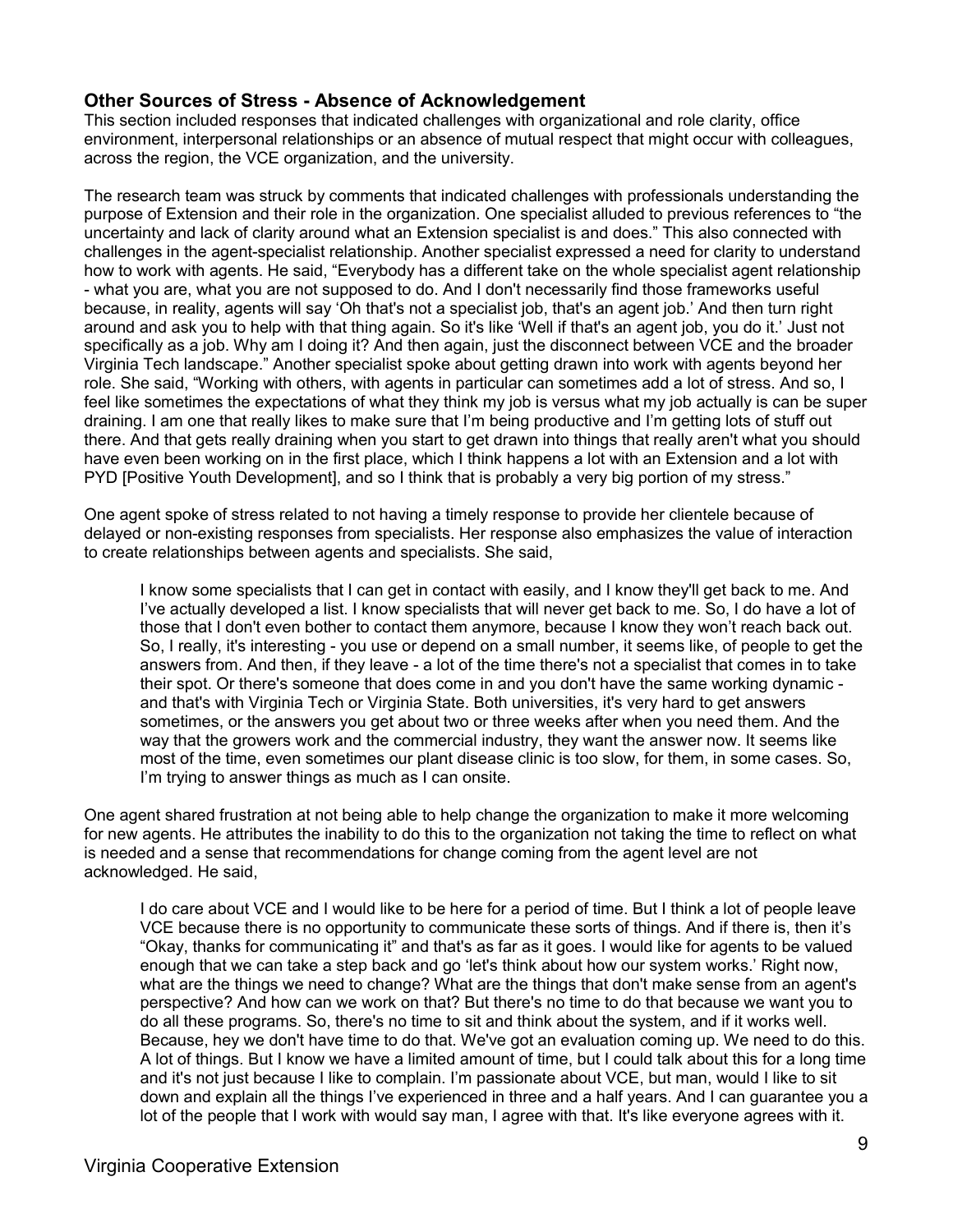We're all experiencing it, but three people at the top make the decision. And so it's not going to go anywhere. And part of it is just a mentality of 'Well, that's the way it's always been. That's the way I went through it as a new agent. Just survive and hold on and then you'll figure out how to deal with it.' And man, that makes me so upset. I just feel terrible for any new agents coming in.

Another agent talked about the need for communication to help understand when things change or are delayed. She said,

It's just like last summer, when we were doing it [COVID-related change], it was every week and it'd be like, 'yeah, you can do this,' 'no you can't do this anymore,' 'this is going to happen, but this is now changing.' 'I know we said that you could do that but sorry it's actually changed this week.' There's a lot of changes from week to week, and it was just a really stressful time. It was really hard, working last summer, with the constant changes.

And also, just not communicating where things are on the pipeline. Like, we had a food pantry training in November and it's now March and we have nothing. We have nothing else from it. But they say, 'Go reach out to your partners." And you reach out to them in November like they asked you to. Then you just look kind of incompetent, because you have nothing to follow up with them. They're [the partners] like this is a great idea. We really want to do this, and you're like, 'I'm sorry. I'm just waiting on the state office right now.' I wish that if they have communication like, 'Hey, we're getting approval from the budget' or 'we're getting approval from this,' but there's no communication on our pipeline. They'll ask you to do something and then no follow up. We did a walkability assessment and nothing's come out of it from last year. We have not talked about it at all. And I will bring this up in our one-on-one. But sometimes it feels like we're just doing pointless work.

### **Other Sources of Stress - Office Environment**

Office environment was also identified as a source of stress because of either office design or interruptions that limited agents ability to focus on their work. Through COVID they learned they could be more productive working from home. However, this was in contrast to a renewed post-Covid appreciation of the ability to interact with colleagues and clientele which was identified as a stress reliever. One agent shared, "Our office is designed in a way, where we are all in one big room like we don't even have cubicles. It was really hard for a lot of us. We are that close. And so, with phone calls and visits, sometimes, it is just way more stressful to be there and then it would be home at my desk."

### **Other Sources of Stress - Collaboration**

Collaboration was identified as a source of stress at the local and regional level. A nutrition agent said, "I feel very out in left field a lot with some of my agents in my area. Because there's a lot of nutrition programming going on, but I have no idea what they're doing, how they're doing it. So that's very frustrating." Apparently, this relates to a recent change in the organization where program assistants were made agents. A member of the research team explained, "The thing with the nutrition component is the program associates are the ones that were under the SNAP-Ed grants. They can't do things, but that's why they partner with an FCA agent, because we can. So, when I was working with a program associate, where she had to stop working with a group or could not do certain things with the group, I could continue the program or I could address things that she wasn't allowed to address. And so that's where that partnership comes in, between the FCE agents and the SNAP-Ed agents. They did have some limitations, but they're also very good resources for FCS agents." Other members of the research team spoke about cross-program collaborations developing organically to the benefit of the organization. A member of the research team spoke about the benefits of FCS and agricultural agents partnering with 4-H. She said, "All three of us. It's two on two, as FCS and Ag, are working with 4-H. You know we found a way so that we could partner with each other. I'm learning, they're learning, and we're increasing. You know the people that we talked to, Ag and FCS, you know they're from families, and have families too."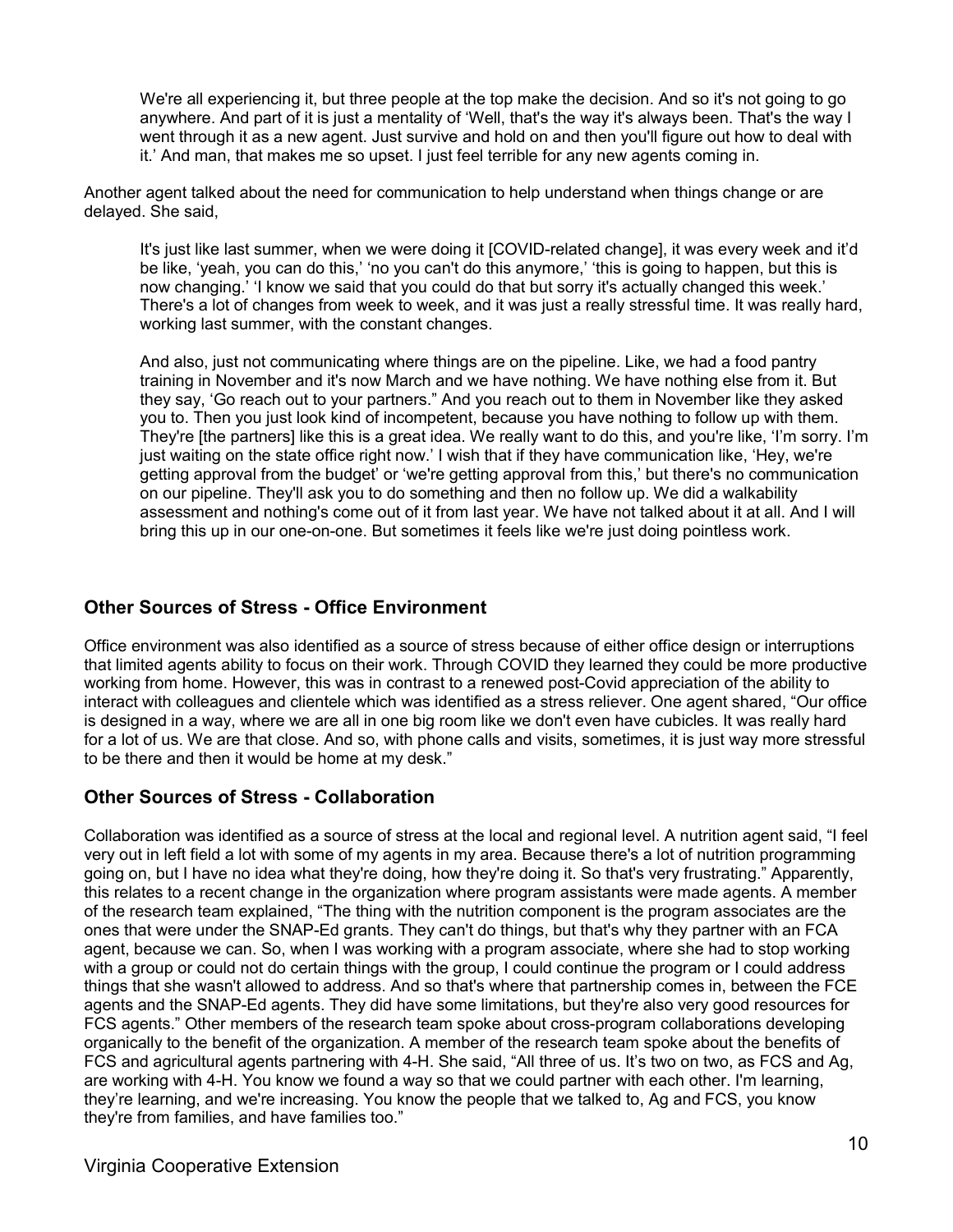### **Other Sources of Stress - Organizational Systems**

Multiple organizational systems were identified as sources of stress by agents. Administration and helping volunteers learn to use the new volunteer management system was mentioned in a previous quote as a potential source of stress. Other systems identified as sources of stress related to event registration, reporting, purchasing and p-cards, and travel. One agent said, "I will say I feel the most stress associated with work when I can't get my work done because of the limitations or restrictions that are put on me. And it goes right back to what [other focus group participants] said that the systems are broken or not working very well, or they're trying to force a system on Extension that wasn't made for Extension." An agent in a different focus group said, "When do I really get stressed and frustrated with this job? It's probably when I have to deal with this bureaucracy within VCE. And just the way that sometimes things are done - in a way that blows my mind. And I'm just like, why? Who thought about this? And my only thinking is one person thought about this 20 years ago and we're just doing it for 20 years, and it makes no sense. And I think when I get frustrated- and maybe that's more of a word that comes when you get frustrated- I think I sometimes feel powerless to do anything about it."

There were a couple of comments related to event registration in one of the focus groups. One agent said, "We're given a program to allow for registration for free programs, but then our clientele have to pay a registration fee just to register to use the system. It seems like all the things that are supposed to be helping make our lives easier system-wise from Virginia Tech and Virginia Cooperative Extension turn into roadblocks and obstacles for me that make my life - my work harder, which then stresses me out." Another agent responded,

"Our online registration program that we're using is horrible. And it costs us money to run programs through it. Well it did prior to COVID. And I just think that the fact that we, as Extension agents, number one - have trouble finding funds anyway to run programs, and then turn around and we have to pay a percentage back to Virginia Tech is really difficult. So many times, I have people that call in - they can't get the registration done for the program online because the system is not really made to fit all Extension programs. So, it just ends up being a real challenge. And I just feel we could do some things. I understand that there needs to be rules and reasons, we need to do things a certain way for accountability and finances, but I feel like there are some systems we could put into place that could make Extension programming and the things that we're trying to get accomplished for our communities done so much more smoothly."

Related to reporting, one agent said, "Report writing, or just the systems, the systems, overall., sometimes can be a little mind boggling." Another participant specified the reporting challenge for her was "going back and forth between systems." She went on to say "It just takes me long enough to learn it, and then they switch it." Another agent said, "So many times that I feel stress associated with my work - that tends to be focused a lot about systems within Virginia Cooperative Extension. I think we have - we keep getting things that are supposed to make agents' lives easier, but they make our lives harder. So, for example, Elements, EFARS reporting. That system does not work. Feedback goes back in and then fixes come down that make it even worse. I could create a spreadsheet and do something a lot better than what our current system does that would save me days of time." Another agent indicated that her challenges related to reporting were selfimposed as a result of procrastination, creating stress in the "December-January timeframe."

The financial system and use of p-cards was also identified as a source of stress. One agent said, "I mean, just for instance, I'm not allowed to go - even though I have a nonprofit status at Lowes - I cannot use my Pcard there. Everything for Lowes is supposed to be done from HokieMart. And I just needed one part for a greenhouse project that we're building at the office. And I ended up having to go buy that personally and then submit reimbursement, because it's against the rules to do that with my P-card. Even though it wouldn't have been charged tax. I just don't understand these kinds of odd rules that seem to pop up from time to time. So those things are really frustrating."

Change complicated by the organizational system in moving to virtual programming was mentioned by one agent. He said, "I had a master gardener class go virtual. I was told, back in October, 'This is how this is going. This one function is going to happen.' Get to January and was told, 'Oh no, that doesn't happen that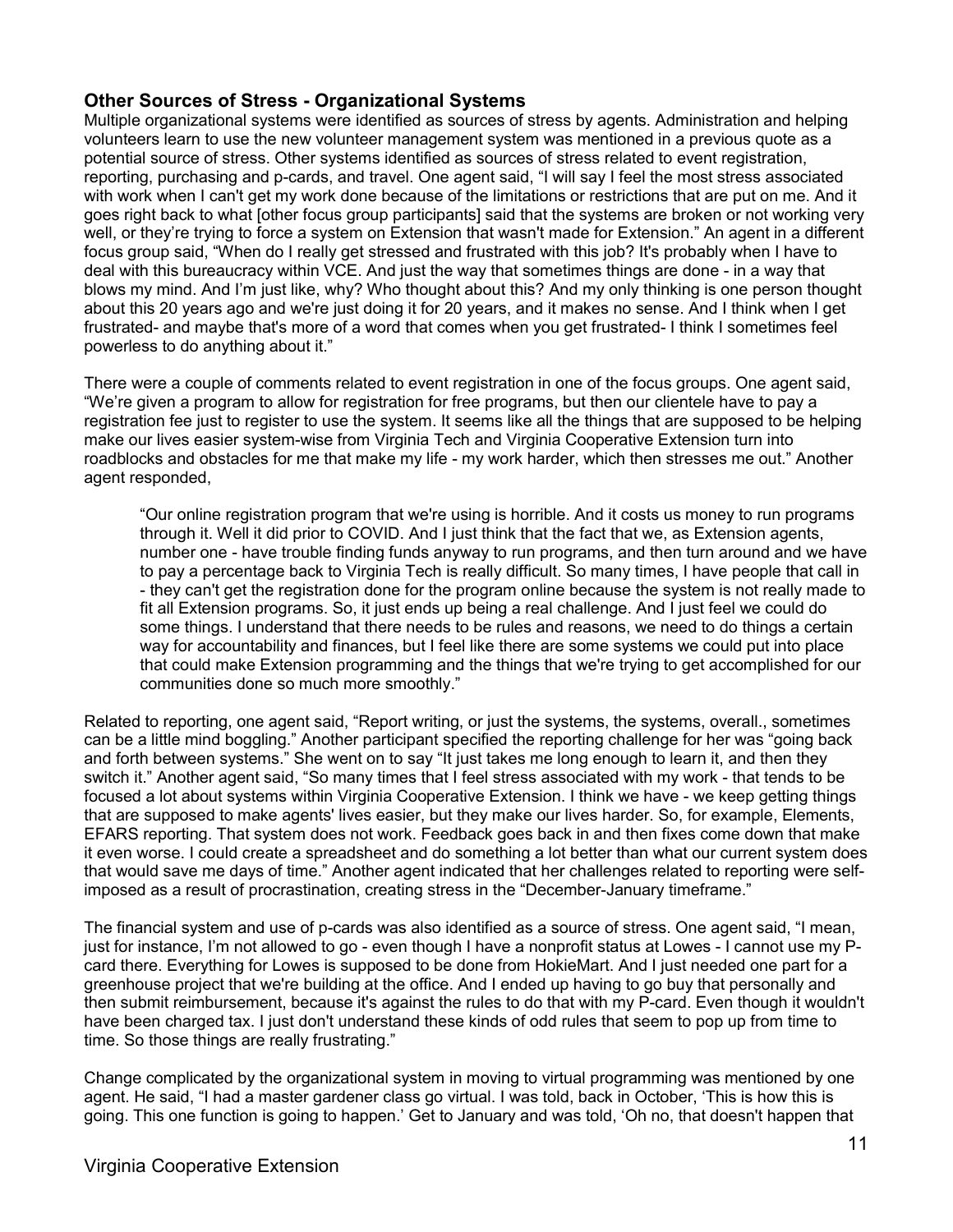way you should have done it this way back in October.' And then spend five weeks to try to fix something that could have been fixed ten times easier because I had to touch six different people in order to get the process resolved. So that to me is where I feel stress associated with my work.

In discussion following the focus groups, a member of the research team responded,

I was just like - that happens. Then part of it is just the actor being at the university. Right? So, finances come through the finance department. Leave comes through leave. So, all these things now at one point in time we had a district admin who did tie a lot of those things together into one stop. Of course, we have the [VCE] intranet, which is good for extension related stuff. But as far as the broader university - and of course there's my vt.edu and One Campus and all this. There's a million I suppose. But still, to have that one-stop-shop - I think there's several one stop shops that we know - Hokie spa. But some of it is just having to be here long enough to where there's things, and some of them, unfortunately we don't do it often enough to where it's always a learning curve, getting back in." Another member emphasized the number of emails sent through VCE. He said, "There's a lot of emails that fly through this organization. And I'm just as guilty as everybody else. I don't read every email that comes through there. [I] kind of scan it and if it doesn't relate, it's on to the next one, Yes, you're right, there's a lot of this stuff being done, there's opportunities for people to participate. But you really have to pay attention and that's not just intranet emails but that's also the VT daily email. If you don't scroll to the bottom, you don't necessarily see everything that was in there. And some of it is actually relevant. And so, it's just a lot of volume and I don't know how to solve that volume issue.

### **Other Sources of Stress - Work-Personal Life Balance**

Focus group respondents referred to challenges in work-personal life balance as sources of stress. Respondents indicated that work and personal life were primarily out of balance as a result of over engagement and challenging work schedules which were addressed previously. An agent in one focus group stated "The workload. The long hours. There's so much that we are expected to do in a day and managing that kind of calendar with work-life balance gets really, really difficult to do." Another agent said, "When I feel stress associate associated with my work is not being able to totally find that work life balance, even after three years, I don't ever feel like I turn it off like when I'm at home with my family but one of the first times and it was my first year, I thought I had a really good handle on work life balance. And then the dance studio called and told me I had left my kid there for an hour and were wondering if I was going to come pick them up." Also, as mentioned previously, agents in 4-H and other program areas suggested that balancing work and personal life was a greater challenge for 4-H agents. In some cases, participants indicated the imbalance was amplified as a result of the COVID-19 pandemic when as one specialist stated "home life and work life really collided". A member of the research team reflected on the focus groups saying, "You see the family obligations as a source of stress. And you see family as a stress reliever. That's both, and I can see how it can be both. But I think COVID, has a lot to do with that, because of what [another research team member] said. Now all of a sudden everybody's at home. And you're trying to work and your kids you're trying to go to school. With the kids at home they're running around crazy. So, I think the overall stress thresholds are higher than it would normally be."

### **Other Sources of Stress - Sense of Isolation**

Both agents and specialists located in the Agricultural Research and Extension Centers (AREC) talked about isolation as a source of stress. One agent said, "And then frustrations with Virginia Tech not knowing what Extension is, even though we're part of their mission, the land grant mission. So, that's a little frustrating. That they kind of don't know who we are and all the awesome stuff we do." Another response related to agents feeling like they are the program implementers, or "worker bees", carrying out programs developed at the university without the university recognizing what they might need in their location or their work.

Another agent spoke of the isolation in COVID creating stress. He said, "Actually having a program where I'm interacting with people is a way to help alleviate stress. And that's I guess, you could say in COVID, that's been something that's added stress to me. Because I don't get that personal engagement with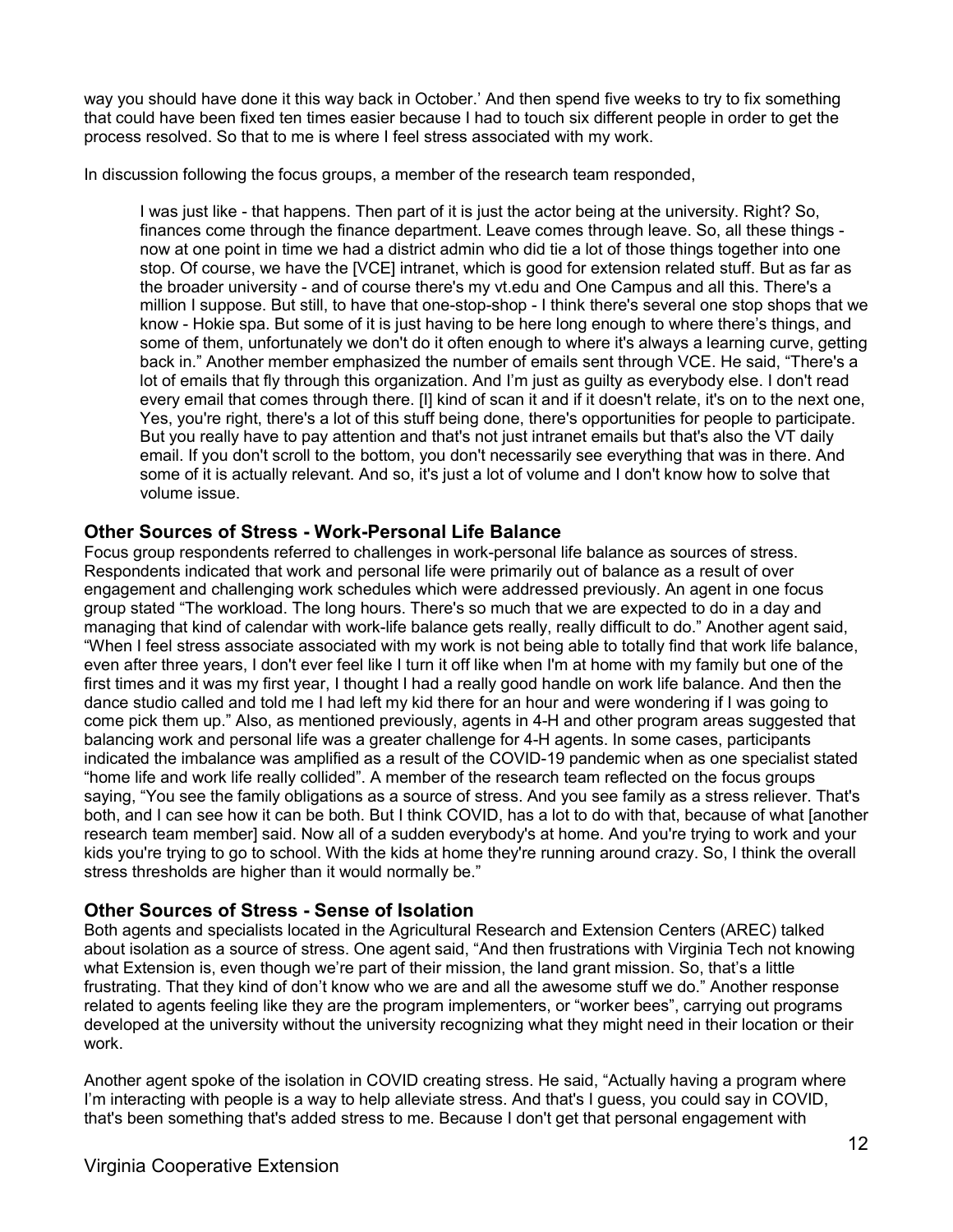clientele now, or the master gardeners. Even though I am an introvert, I do need some personal interactions and that's affecting me a little bit this year."

The primary reference to isolation from specialists was not having access to campus resources for health and wellness. A specialist said, "Because a lot of us are not on campus, we don't have the on-campus health and recreation facilities. And that was something, when I worked at another university, I taught in our faculty aerobics twice a week. And I loved it. I taught step aerobics at another university. And now, if I want to hit the gym in the middle of the day, it's not a five-minute walk from my building. It's a 30-minute drive from my office. And I tell my graduate students not to live here because we don't have the things that they have on campus. We don't have mental health facilities, you can drop into. We do not have recreational facilities. We do not have intramural sports." She goes on to suggest that VCE might focus "on giving the external faculty more of the perks of being in academia."

### **Ways used to Alleviate Stress**

This section provides insight into how VCE professionals relieve stress. Responses are provided initially in response to the issues identified by Donaldson & Franck (2019) of over engagement and challenging work schedules. Additional themes identified in this area also relate to personal hobbies and practices, results, and support networks.

### **Over engagement**

Extension professionals shared many ways they work to relieve their stress from over engagement, or the sense that their work is never done. Both agents and specialists talked about learning to say no in order to maintain their work within bounds they could manage. One specialist said, "I know when to stop, and I know when to slow down if I'm getting too stressed. I know when to say no to certain things and I'm pretty good about saying that if I cannot accommodate it. And that's something I've learned. I think the beauty of being through different positions in my career has enabled me to learn how to do that. And I know when my plate is full, I know it's full." Another specialist referred to being able to say no is a skill. She is developing it by recognizing that if she overcommits she will not perform well. She said, "I'm working on me being able to say 'no'. That's been a struggle as well. And so slowly working on that skill of parsing things out - what I can handle and what I should handle. There are lots of things I would like to do, but recognizing that if I agree to them, I won't do them very well, I think, is good."

An agent talked about saying no, but offering more reasonable alternatives to appease clientele requests. In addition, he sets his daily goals with realistic expectations that accommodate potential disruptions. He said,

We had a situation come up over Christmas. There was one producer that said, 'Hey, this is an issue we need to do. We need to have a meeting. And I just said, 'We can't. I will not have a meeting on that. But here's what I will do. And I can tell you why we won't have a meeting. Some of the people that you need at this meeting can't meet in person, and they will not do Zoom. Now I can communicate clearly how I'll work through this. But I will not, I will not do that.' And I've learned that at least saying no on things that you think you have to say no to, maybe making a counteroffer that that's helped reduce stress. As also has been shared I try to just boil down to two to three big things to do during the day. There'll be small things that will fill in my time - okay. Different client calls or whatever, and if I can get one or two those things done, and then I'm okay. And maybe I'll have the next day to work on the next thing.

One agent emphasized the importance of self-care by "Just taking time for yourself. Realizing you are doing your best work, and not everything is going to happen." Another agent talked about getting away to "destress." She said, "I go off the reservation. I go completely off reservation. And I literally have to take days away and go off the grid. And I go camping someplace that is so remote and quiet that no one can get to me, and I can't answer email, and I can't answer the phone. And since the pandemic, my alcohol consumption has increased. And that is shameful, but true. I talk to people on the phone. I tried not to do zooms as much anymore. And just have a conversation with somebody on the phone instead - is really,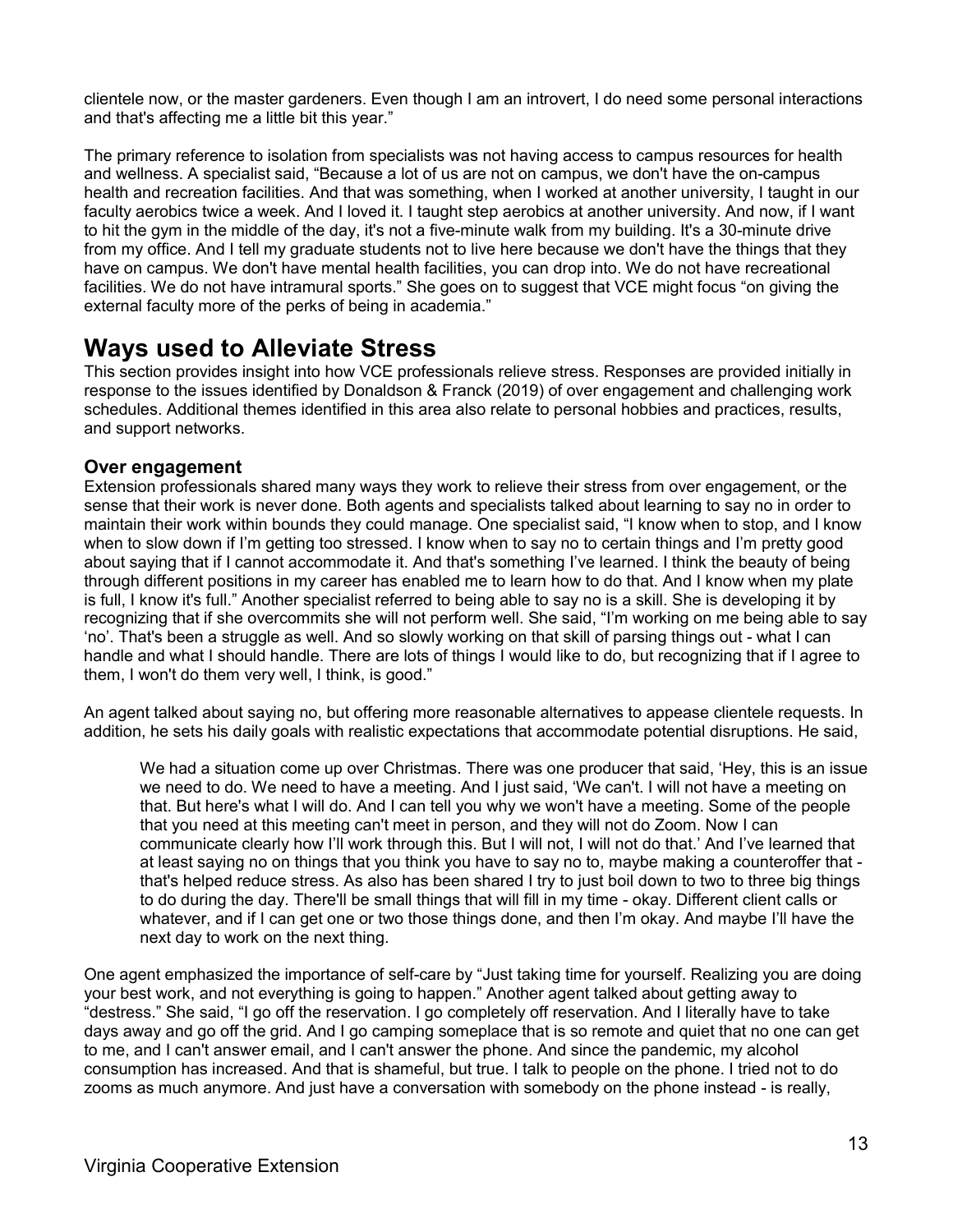really good. And then I stare at the moon and sitting outside under the moon lighting a fire are ways to that I used to destress."

Another way that agents mentioned dealing with over engagement was to ask for help. One agent said, "Relying on others has been really helpful. And trying not to be a one man show. Realizing that I can ask for help and bring other people in. Because there are people willing. You just have to make those connections. So that's helped." This assistance may come from multiple sources. Another agent spoke about a collaboration with another agent that allows them both some relief from over engagement. She said, "I mean collaborating and working together. I am very lucky to have an agent in the adjoining county. And the two of us have our entire planning district, and we do a lot of programming together. And we are lucky that folks in our area will travel from one county to another for programming. So, we're just getting ready to kick off the yearlong program we're doing together. We can piggyback - if one can't be there, the other can do it. And so I think that helps. And encouraging that as well. And as [another agent] said, we do need to do a better job of letting others know what we're doing so that we do provide these opportunities to get together and work together in some things."

Having office vacancies was identified as one source of stress contributing to over engagement. One agent talked about how the DD and agents from other counties helped to alleviate stress in that situation. She said, "We had a really good support system, our DD was a good person to work with and very supportive. That was appreciated. We also had really supporting agents. And I'm looking at one in here that helped answer questions from afar. And if we have animal questions we could call that person. If we had plant questions we could call the other person. So, we had a support system in place for those vacancies, which was helpful. And Extension is pretty good to rally around each other when those holes appear."

### **Challenging work schedules**

Professionals talked about taking breaks, setting boundaries, and making changes in how they schedule their work to reduce their stress associated due to over engagement.

### Taking Breaks

Several agents talked about being sure to take breaks, especially lunch breaks to help them address their challenging work schedules. Breaks were described as being away from phones and technology. One agent specified the importance of taking "mindful breaks away from the computer." Getting up and going for a walk, meditating, and going outside to play with their kids were ways agents took breaks. One agent also emphasized "trying to not check my email after five o'clock."

### Setting Boundaries

Agents and specialists talked about realizing there would always be work to be done, so they had to set boundaries between their work and personal life. One agent said that when he gets home "after a night meeting or whatever – don't worry about work till the next morning at all. And I can do that. There have been a few times where something blew up and it did eat my lunch overnight. But for the most part, I get away from doing that today." Similarly, another agent also talked about this separation, while acknowledging that there were sometimes when work was required beyond "normal" work hours. She said, "But some of the mechanisms I've used, and I've used this before from another job, was - made sure that I have dedicated time for work and once that's done, I'm done. Because there's times, where, yes, you know if I have camp and I'm working a whole week or somebody calls me or I have to send some email, I understand that comes up from time to time. But I'm not a 24-hour agent for the whole county either. And I have to put a cut off. Know I will get back to you in a reasonable time, but I'm not on call 24-7 for everybody, either. Because I can't dedicate - I'm not paid like that and I'm not hired to be like that for everybody. So I have to do that, to manage my stress." A specialist said that in addition to saying no, that during COVID she also is "trying to set hours of work and just stop working. Because there's always work – right? You just sit there, and you could just keep working. You can work 24 hours. Then, there would still be work. And then on the weekends, trying to make it a weekend and not just a constant work weekend. As much as I can. So I've been trying to do that." Another agent spoke of integrating personal time and reminders for time with her family in her work calendar.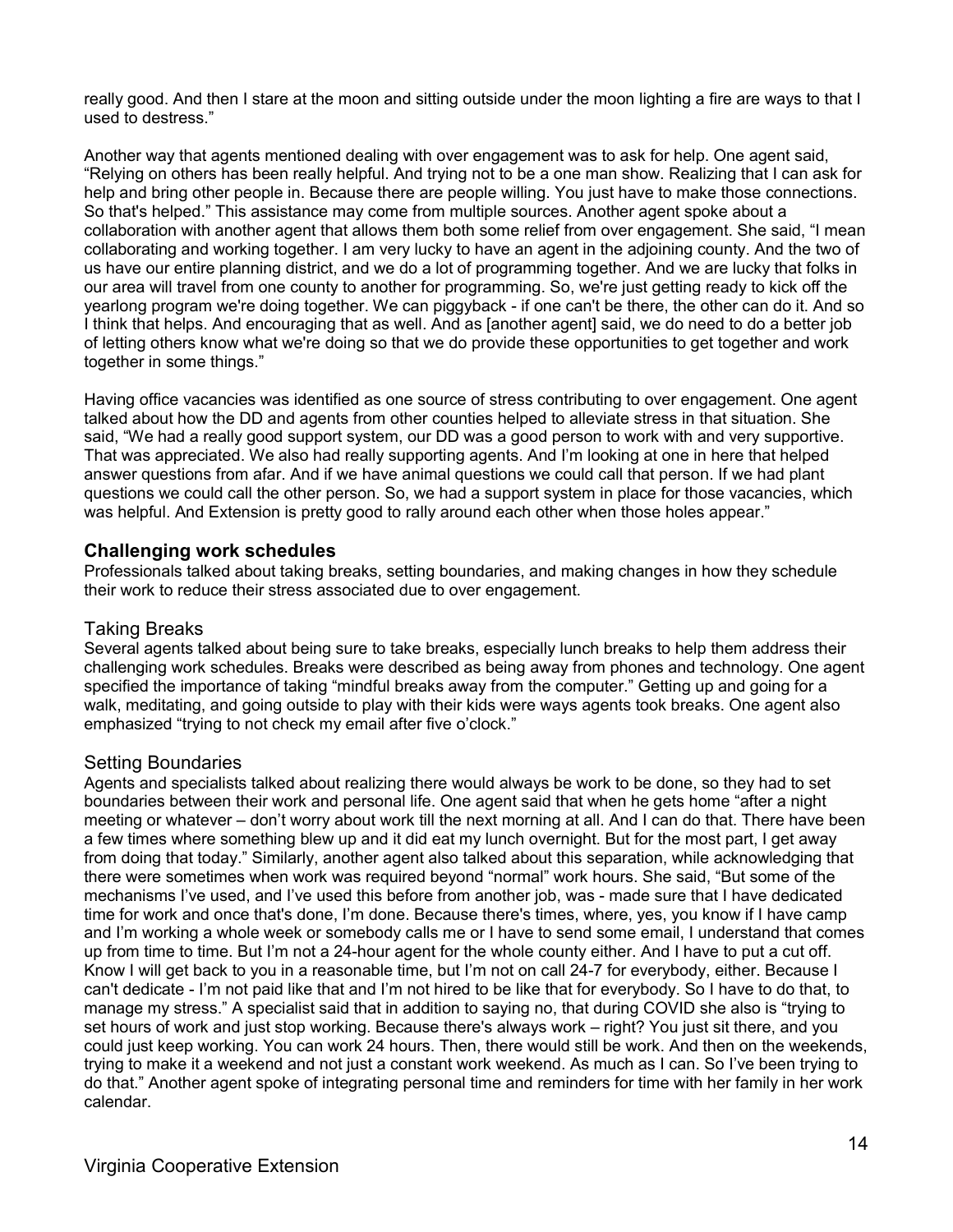### **Scheduling**

Deadlines associated with annual reporting were identified as a source of stress by some professionals in this study. One agent spoke about this being a result of her procrastination. To reduce this stress, she has tried creating earlier deadlines for herself so she will not wait until the last minute. Another agent has found that scheduling time to work on reports throughout the year has been helpful. She said, "Everybody echoed the stress around reporting and I will tell you I'm one of those people who - I don't like to wait till the last minute. I am like a perpetual planner. So I put on my calendar one day at the end of every month, and I do my contacts and I put in as much as I can, in eFars. . . . And when it gets to November, December, I still have things to do - UCs have additional things to put into different systems, but it isn't as overwhelming as it was that first year."

### **Personal hobbies and practices**

Collaboration, self-care, walking, taking breaks, meditation, getting away, and use of alcohol have been identified previously as ways Extension professionals use to alleviate stress. Additional methods include cursing, collaborating, exercise, and gardening as additional hobbies and practices. One agent credited COVID with helping her obtain work-life balance. She said, "As far as what I do to alleviate stress, I mean now I have a work life balance, because of COVID. What a blessing! Silver linings! And so, I feel like I will continue that when things go back to normal." Being close to family because of remote work came up several times. A specialist said, "Things like my kids and wife are good at pulling me away from the computer when it comes five o'clock too - that's helpful."

### **Results**

Getting the job done, seeing the work of others, and seeing results were also identified as sources of stress relief. A specialist said, "I tend to just kind of get to work. I don't know if that's a good, healthy choice or not. But I feel like, if I could just get it cranked out. But getting the thing done really is the big stress reliever for me and so that's kind of what I focused on." Another specialist alleviates stress by recognizing that their experience is not unusual. He said, "But then, sometimes I actually just read academic publications. Just because it helps me understand that the wackiness isn't just the things I'm observing. Like there are people who study in this. It's like okay, great, just some comfort in knowing that the people who are putting their brain power to try to understand these issues that we're seeing. So maybe it's a little quirky. But that tends to work." An agent said, "Working with kids, seeing their excitement, and seeing the impact that we're having, that is a stress reliever. So, even though it is stressful to have to do all these things, seeing that impact is very rewarding. That helps me."

### **Support Networks**

Family, friends, and co-workers have all been mentioned previously. Sometimes they are sources of stress. But in these responses, you can also see where they were also identified as helping to alleviate stress. Many agents identified their co-workers, DDs, and support staff as helping to reduce stress. One agent shared, "You wake up every day and go back to work and deal as much as possible. Yeah, I didn't like seek out counseling or anything. I didn't get to like that point or anything but, at least from a support standpoint, there were agents and supervisors available for assistance." Other agents said it helped just to have coworkers they could talk to and whom they could trust with their confidences. Others talked about missing the opportunity to walk around an office and talk to co-workers as a result of COVID. The large number of Zoom sessions and long times on screen have been mentioned previously as sources of stress. One agent shared, "I talk to people on the phone. I tried not to do Zooms as much anymore, and just have a conversation with somebody on the phone instead - is really, really good."

Another agent spoke about how getting involved in a program team was helpful for developing networks. Although they say they were discouraged from doing so. He said, "I decided as an early agent, 'Okay, well, I'm going to get involved in a program team.' Because the people in the program team - you need to hear from an agent's perspective – 'No, this hasn't been done, this doesn't make sense, let me tell you why.' But, no one told me that was an option. I was in fact discouraged to get involved in the program team, because of the amount of time that it would take away from what I was doing. And in my first couple of years I didn't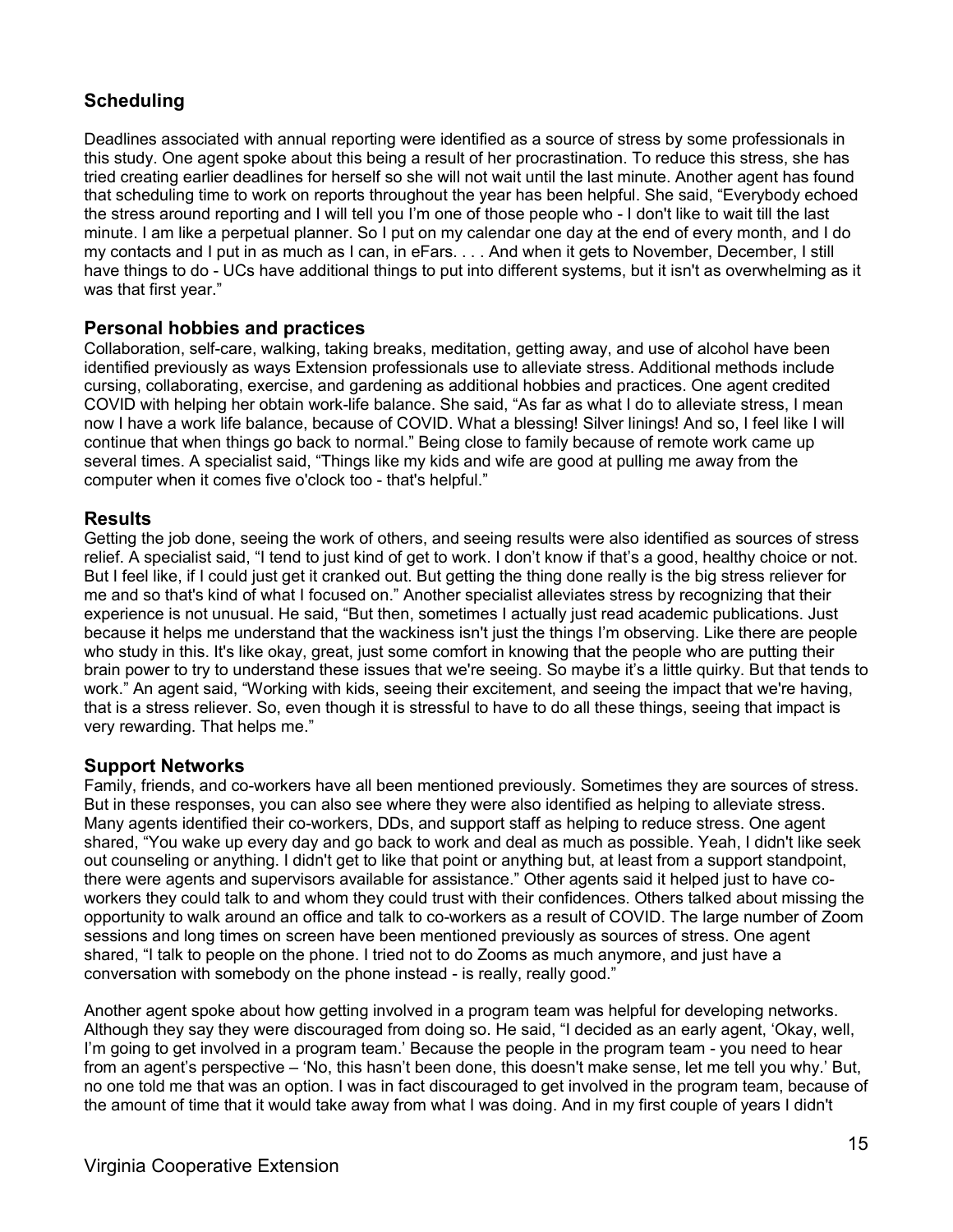listen to that and I just went and did it. And it really helped me, because I was able to get a statewide perspective on how this system works."

### **Opportunities for VCE to help Reduce Stress**

The final question of the section of the focus groups related to stress was "What could VCE do to help you feel less stress?". Recommendations reflected identified sources of stress and included acknowledgement, tenure and promotion support, providing additional personnel, revising policies, development and revision of resources, and strengthening support networks.

### **Acknowledgement**

In terms of acknowledgement, agents spoke about wanting to have the opportunity to participate in systemwide evaluation that leads to change. They expressed concern that they are often asked for input but that they do not feel their responses are acknowledged. One agent talked about wanting to understand why things are as they are as part of an ongoing conversation that could result in organizational improvement. He said,

I think if we had people that we could have some feedback with to discuss 'Hey, this is an issue, this doesn't make sense, why is it like this?' And I've done that for anyone who's worked with me for any amount of time. I can't just exist like, 'Oh, this is just the way it is.' I have to do something about it. And so, there's been a number of times where I just question the system. And 'Why is this this way?' And it's like, 'Well, that's just the way that it is.' 'Yeah, but it doesn't work for most people. Can we have a conversation about it?' And oftentimes it goes so far. And then it's like, 'Well this person has said we're not going to change it. Thanks for your input.' And it's like, 'Okay. That's okay. Sure, but why does it have to stop there? Can we have an ongoing conversation?'

Another agent talked about a disconnect in what agents need from specialists and what is provided. She felt that specialists' emphasis on getting grant dollars reduced the support they provided for agents and resulted in items provided by those grants not being as beneficial to local communities. She said,

They could be more methodical about their approach and implementation of the things that they're asking us to do. They asked us to dedicate the time and to develop these things, but they don't do that. And if they actually would give us specialists who can implement and do, and not just chase dollars to dump more on us to do, it would be really great. I don't see why we're being pushed to write a curriculum when we have finally - you know we have a few specialists who can do that. But that's not actually what they're doing. They're just chasing money to buy stuff that they want us to use. So that ... I don't know ... It just frustrates me because we never take the time to really just develop anything or give the agents the kind of help we need. Even when we have people there, it's just about money. It's just about money and getting money to buy stuff to dump on us and then make us use it, and it's just - they just need to go a different way with it.

Agents felt that involving them in the development of systems and programming would benefit the organization. One agent said, "And what could VCE do to help you feel less stress? They get to evaluate us. I just wish we could get to evaluate them. I just feel like sometimes [program area] doesn't take criticism very well, and it feels like maybe like they're putting all their heart and soul into these programs. But when they don't get input from us as agents, or even like program assistants - when we say I'm sorry, this isn't going to work out. They just don't take criticism very well. But if you ask us when you're creating these programs, it would come out much better for the state. You just don't get the output if you don't get the input. But that's where my stress comes in." Another agent said, "Really listen to agents and involve agents in some of their processes and processing. . . You know we're not getting the input that is needed in helping to develop some of those backend stuff that is supposed to be making our lives easier - what's making our lives harder or work harder." Simplifying the systems, or providing "Some good systems that really do help us behind the scenes, so that we're not trying to jump through so many hoops to get things done" was also expressed.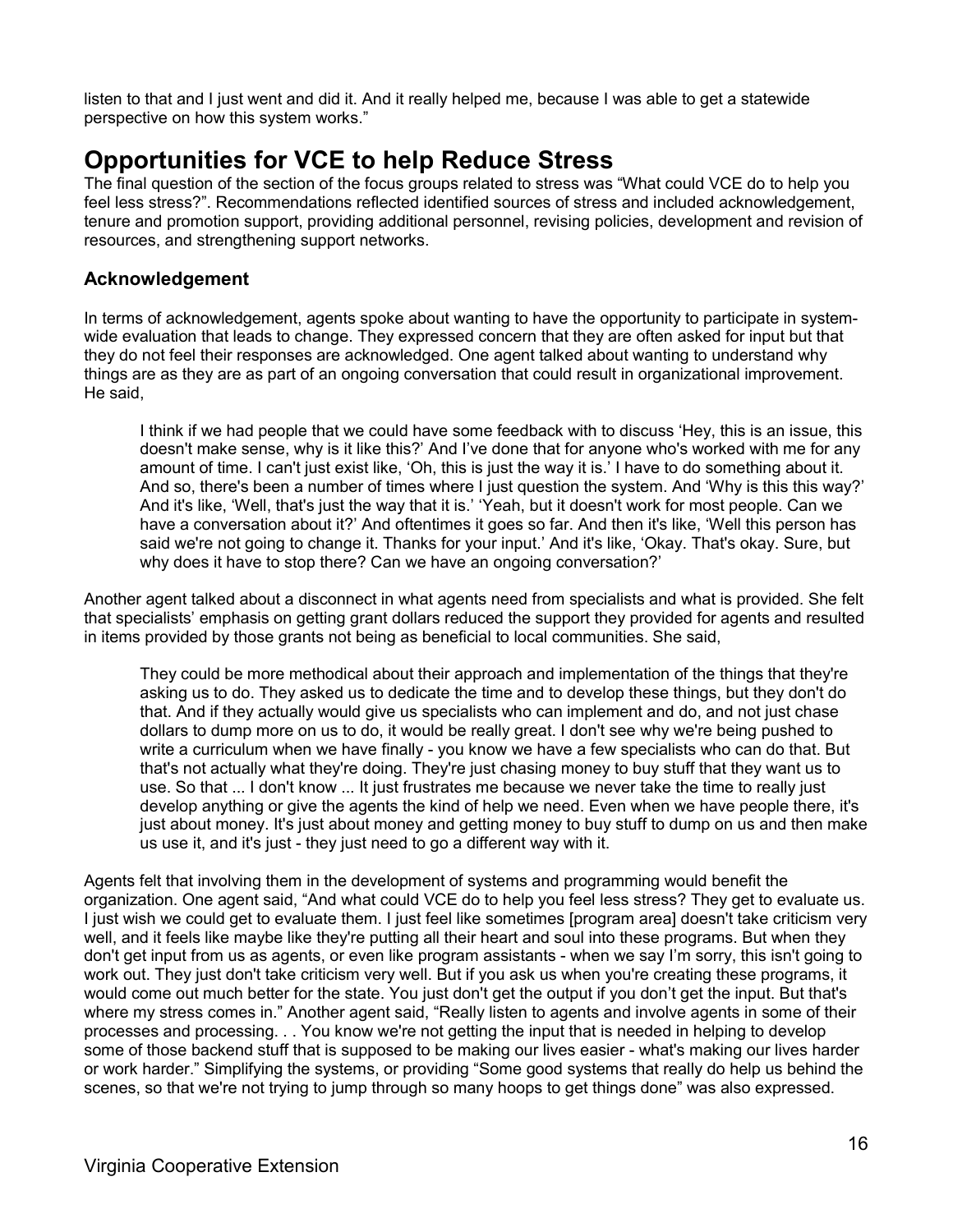One agent emphasized that not listening negatively impacted morale "because it's like you asked what was going on but you're not listening or don't want to hear." Another agent spoke about how the differences in locality size were not taken into consideration during evaluation. She said, "I'm from a very, I'd say poverty, very poor area, very small area, and we're not going to be nowhere near the same. And like, we're not gonna have the same number of kids and have all the same funding than someone from northern Virginia. So, that's very different." Acknowledging the differences and how this might shape expectations would be beneficial to her.

Another agent suggested that VCE puts too much emphasis on how many programs people do, rather than on whether or not programs are successful. She said, "For example, we have a shop smart - eat smart program that just is so hard to even get going. So maybe putting less stress on that program and really focusing on other programs that actually work and can be implemented in the community."

### **Tenure and Promotion Support**

The tenure process was identified as a source of stress for specialists previously. One specialist suggested that clearer expectations regarding the specialist role would be helpful. He said, "I really don't feel like I get much support from VCE when it comes to their promotion and tenure process. I have annual meetings with my department and they kind of tell me things that I could be working on, things that I'm doing well. But I feel like I've never been told, one way or another by VCE leadership if I'm meeting their expectations. So, I think that would be something that could be improved upon." Non-tenure track specialists definitely needed a clearer understanding of their promotion process. Earlier results from agents also spoke about how their promotion process might be more individualized to rely on individual performance rather than time in the system.

### **Providing Additional Personnel**

The need for additional personnel came from both agents and specialists. One agent expressed concern that "There's a lot of agents that keep leaving and that's why we're doing [the focus group], to try to figure out how we can keep more agents in the shop. So, I think more people, more boots on the ground, would also be helpful." Another agent said, "As far as ways that VCE could help? Again, the support to fill positions. I just have to keep that going because, especially in the FCS area - sometimes we have positions open for literally years and when you're the only FCS-type agent in the area, you can't be everything to everyone, and you can't be everywhere. So yeah definitely covering positions." A specialist shared, "I just need another person. I have a 60% teaching position and 40% Extension. In my [department and program area], we educate, I think, maybe 60 or 70% of the students in our department. . . I'm the only tenure track faculty. We have one instructor so my position came about because she was overwhelmed. And I'm here now - we're both overwhelmed. So, both in extension and teaching, I feel like there's so much more we could do if we had another person. We could give a lot more to our undergraduates and we could give a lot more back to the community that needs help with [program] issues.

### **Revising Policies**

Agents expressed interest in policies that support them modeling behaviors they preach to their clientele regarding dealing with stress. One agent said, "I mean, we teach nutrition and wellness and mindfulness. And to really make that an emphasis from the top down. That this is important and people need to take care of themselves, or we can't do our jobs well. To really have that support from the top down on. That and it's okay to say no." Another agent expressed need for "reassurance to any agent that they can turn it off – that their programming will be just as successful if they stop answering emails at a certain time."

Acknowledging differences and making allowances for customization in professional development programming also came out in the discussion. One agent said, "And I would also say something that I feel is – a lot of times during a regular year, not only are we doing all of these programs, but there's also a lot of emphasis put on going places for training and such. Like the 4-H Symposium and Winter Conference. If you're a 4-H agent, and I'm sure other agents deal with this, but I already lose probably a month traveling for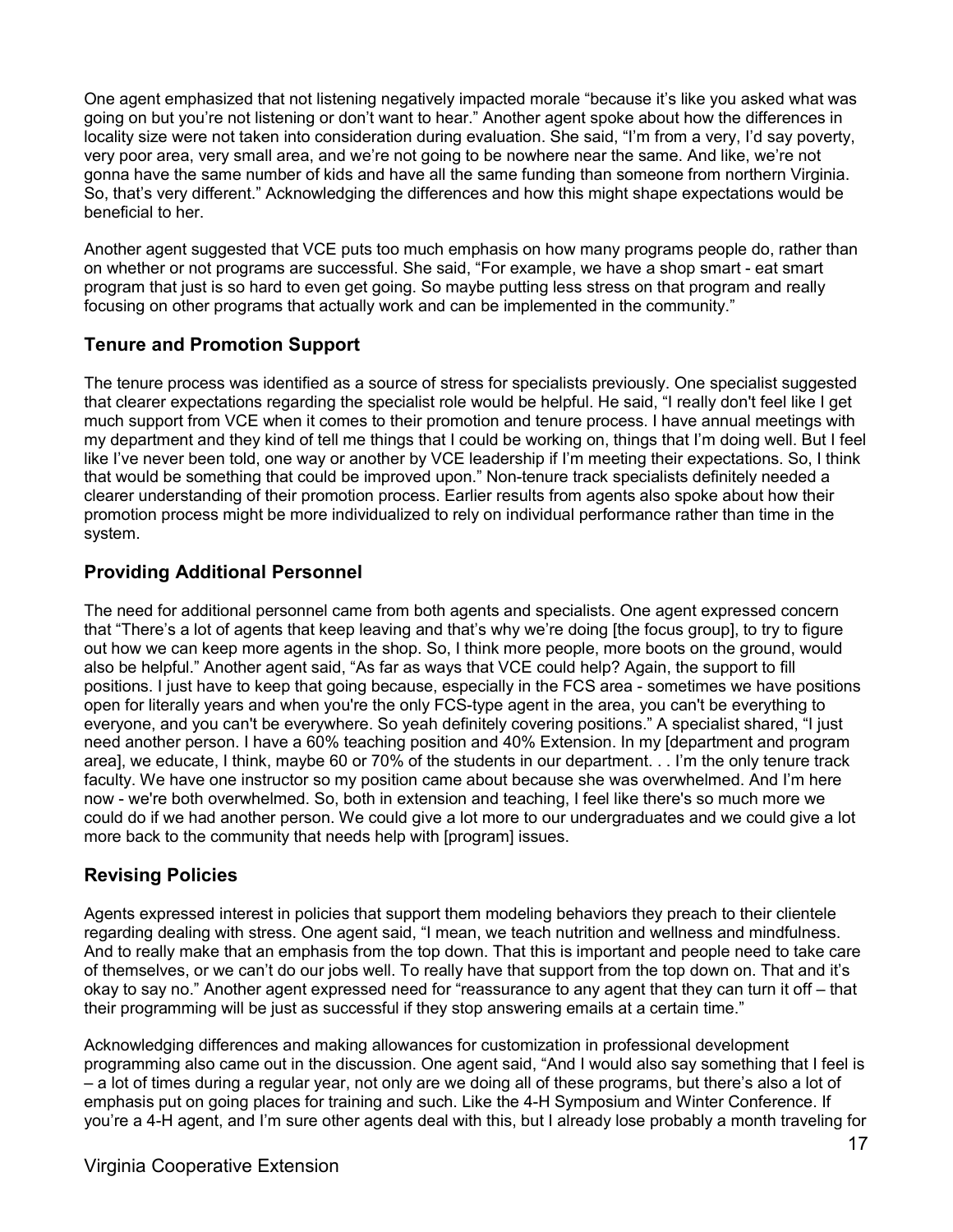camp and Congress and teen weekends and stuff. And so I would like to pick and choose these professional developments that I go to. That I feel like are going to be valuable for my time. So, if I look over something that they're offering and I don't feel like it's valuable, I don't feel like it should be forced that I should be there. I feel like I should be able to go, 'This isn't gonna work for me. I will maybe look at it later.'"

Agents hoped that policy regarding telework would be revisited post-COVID. One agent said,

I would love the consideration for some sort of more flexible scheduling than what was already offered before to be an option continuing on. And I know there's arguments for both sides of the fence, of we're the face of our community. We're supposed to be there. We need to be present. "If you're not there, how do people know you're there?" But I think there are probably situations where people have taken advantage of it. But I think for people that it works for - I know I have a colleague that if the thought of having to be home would probably be more stressful. And so, I think people know what works for them. But personally, the days that I work from home now, I feel so much more clarity. Like I'm at my house right now. I think the other, to look like they might be at the houses, but I feel so much clearer. I feel like I can make a "to do" list, and I feel much more confident in it. I can still be present. I get messages from my office, I can send emails back to people, I can call people, I can be accessible. I might even go to a program on one of my telework days, if that's what I choose to schedule it for. But it would just help me feel so much better. I have time. It takes me 35 minutes to get to my office. So, that's another hour I have to build into my day - and with the two-year-old. I can just walk from my living room to my computer in two seconds. I can be way more productive, I have a lot more focused time and just recognizing that sometimes the office environment is not super conducive to getting that focus programming. And if we're wanting to work on evaluations that educational design - sometimes you just don't need an interruption. You just need to be able to just get something to take first.

### **Development and Revision of Resources**

One recommendation recommended by agents for systemwide support was to reduce change around the reporting system. One agent said, "Take some of the stress off of us with all of the reporting that we have to do and everything that we have to. I know that it has to be reported, but just the different switching and going back and forth between systems, it just takes me long enough to learn it, and then they switch it." Another agent concurred as she said,

One of the things that VCE could do to help us feel less stress when it comes to that annual report - I would so love for them to find a system and kind of stick with it. I think in the six years I've been here, there's been three different ways that we've had to turn things in. And it's already a stressful time and everybody's kind of on edge, making sure that - it's hard to wrap up everything you did in the year basically in one report. And you kind of always feel like you're not telling the whole story. I would love for them to find a system. And I know each year that system may have to be tweaked a little bit as needs change or technology advances. But it's hard when they constantly change how we have to report. If we could find one that worked. You know, look at what other states do. Find something that works for Extension and then have us get trained and feel competent that it will stay for a little while. That would help because that adds to the stress of the reporting season tenfold, in my opinion.

Another agent suggested the key to reducing stress around reporting might be personal planning. Another agent suggested the reporting system be spread out across the year. He said, "Find a system that will help us enter, maybe once a month. And we have a monthly deadline to enter in our data and what we've been doing for that month. Which is, I personally feel would be really handy. Evidently Texas has a wonderful system for entering their interview reports to the Internet each month. So it doesn't accumulate on you all, at one time. And you know just finding the system that works better for agents. Because I know there's a lot of frustration, I mean there was a focus group about how could evaluations be done early? But faculty reports go better at the end of the year and that, for me, is I think the most stressful point in the year."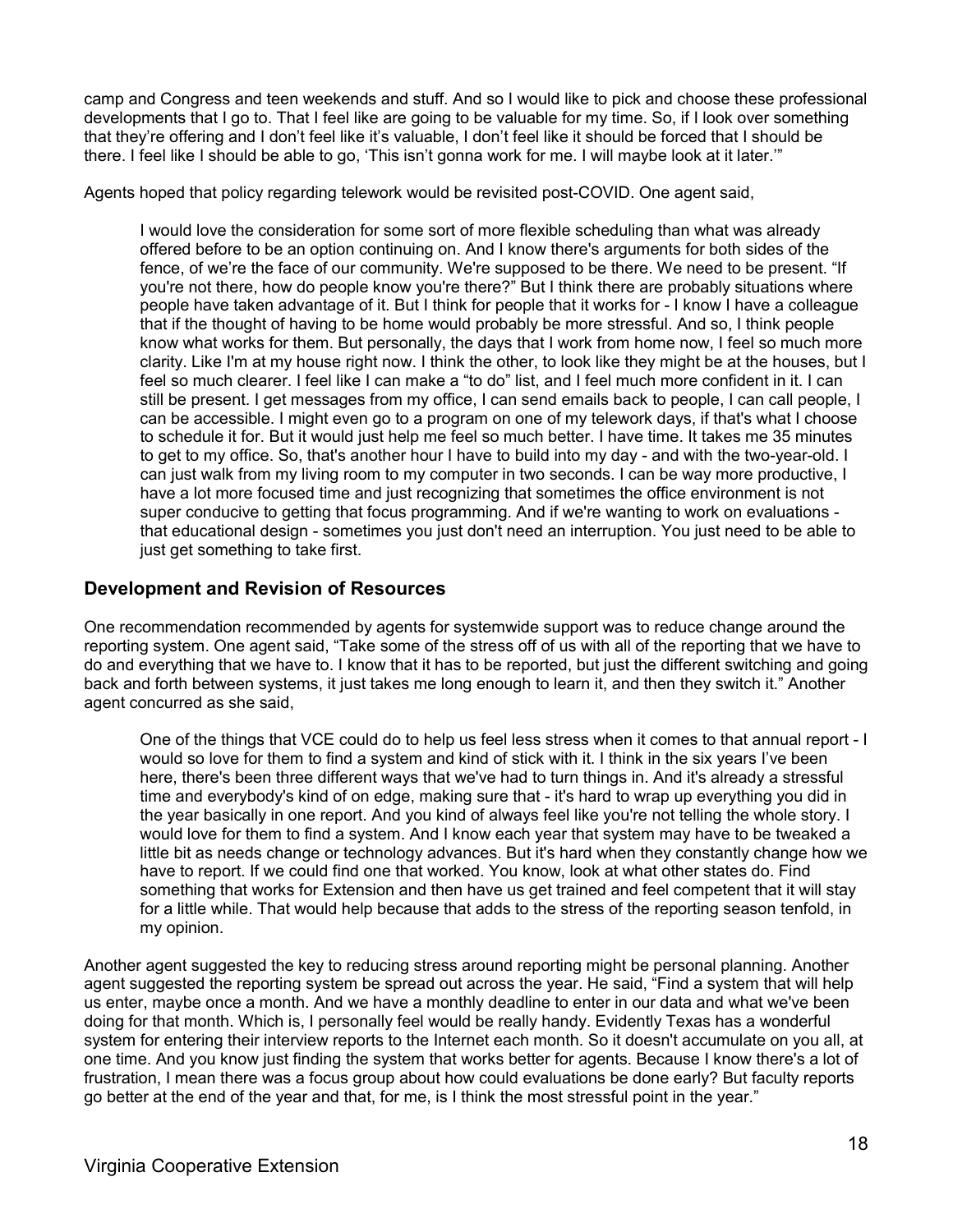A specialist recommended "Providing more resources for off campus faculty. Yeah, I mean some of the things like - even when you sign into a job. Like the benefits you are supposed to decide a day ahead of time, even though you're given a 30-day period. We don't really know what to sign up for until the time is nearing. So, even though we may have resources on campus. It's one of those things - approaching someone by phone and leaving a voicemail and then trying to get back in a timely manner or sending them an email is not the same as face to face. So I would encourage more of the off-campus facility and infrastructure setup."

Another specialist recommended a new specialist workshop to help prepare them for their Extension roles. He said,

Have something at the beginning of your career - like here's a new specialist workshop and here's how to communicate, here's where you can find development activities to make you a better communicator, or design your education strategies. Where does this impact report go and why do we care? Like, all the stuff I sort of like figured out on my own. And I think that if there was some sort of way to workshop at the beginning of your career to answer these questions. So five - six years in, seven years - and you're not still kind of wondering what is going on, you know what's this stuff? I hope that makes sense, but some kind of - I feel like the college had something for researchers to help you know 'Here's where to find help with grants', and 'here's the office of sponsored programs contact to put those grants in'. You know, that was really helpful and structured. Something like that for the Extension side of things could be really helpful too.

Another message received several times from both agents and specialists was the need to find a way to consolidate existing resources so they could be located and used more easily. During the research team discussion, several tools and resources were identified that can help people better manage their work and support their well-being. The team discussed the need to consolidate these resources into a place that is more accessible for Extension professionals. They said too many times, these tools or programs are mentioned during training but by the time they go back to look at them more deeply they can no longer find them.

### **Strengthening Support Networks**

Another point made in a couple of the agent focus groups was to encourage teamwork. One agent said, "And then, as far as collaboration, how can VCE help is I think really stressing that to get our job done and to get it done well, we need to really work as a team. Be collaborative, versus I'm doing all of these programs and I'm not even going to really involve you or let you know what I'm doing." Another agent suggested an agent directory to help build collaboration. He said, "Even on the agent level we mentioned that. I mentioned that with some agents I was speaking to this week about how we have a specialist directory. But it might be nice to have an agent directory. Because we're all loving to serve at each other's programs, even cross programming. Sometimes we don't know what each other [agents] and specialties are. So, even if that was just by district level. So you can have someone within driving distance to come help you out with a program, that would be helpful." In addition, access to canned programming related to specific issues was suggested. An agent said, "Giving us some program outlines. It doesn't have to be a script per se, but like - here's a really good program that you could put on to cover this topic. And here are some potential speakers that you could contact to help meet that need for your growers, almost like in a directory or something."

A specialist emphasized again, the need for greater understanding across agent and specialist roles to encourage teamwork. She said, "We have to probably be clear about expectations of people and make sure to continue to communicate that across, from specialist to agent. But also support our specialists when they're dealing with these situations of maybe over need from agents. And like, how do you support someone and let you know, help them let people know that it's not their job? So, I feel like sometimes helping you balance the expectations of others that might be unfair expectations."